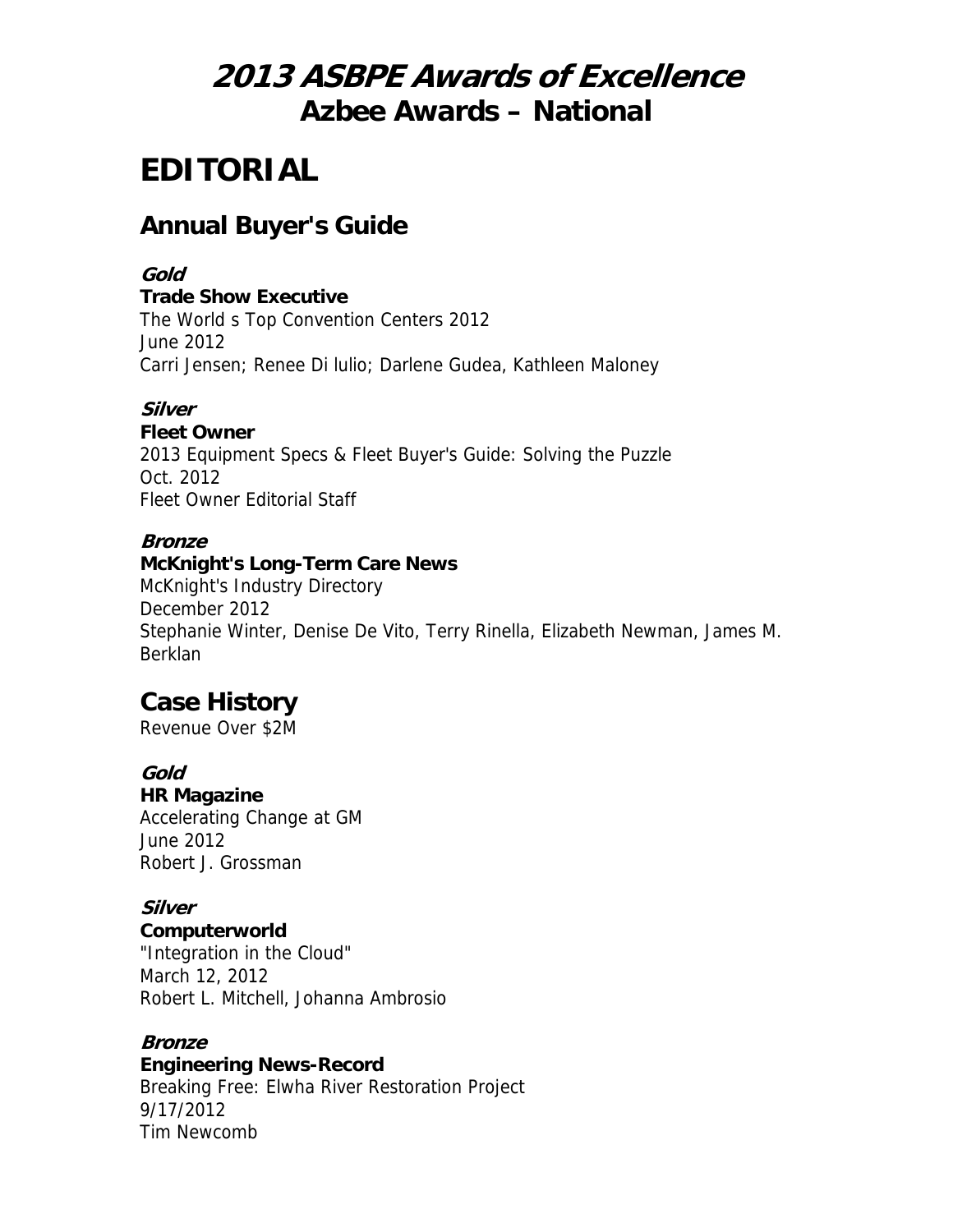# **Case History**

Revenue Under \$2M

#### **Gold EXHIBITOR Magazine**

Granny Game Plan October 2012 Exhibitor Media Group

#### **Silver EXHIBITOR Magazine**

Spread the Dead November 2012 Exhibitor Media Group

## **Bronze**

### **Green Manufacturer**

Snack-maker keeps plant toasty using heat recovery; (deck: Can't heat just once) November/December 2012 Kate Bachman

# **Custom Publication - General Excellence - Magazine**

## **Gold**

## **The Journal from Rockwell Automation and Our Partners**

The Journal from Rockwell Automation and Our Partners April 2012 Theresa Houck, Executive Editor; Amanda Joshi, Managing Editor; Steve Herner, VP of Creative Services; Angela Labate, Art Director

# **Custom Publication General Excellence - Newsletter**

## **Gold**

#### **Commonwealth Business Review**

Commonwealth Business Review: Unwrapping Client360 May/June 2012 Commonwealth Business Review Staff

# **Editorial/Editor's Letter**

Revenue Over \$2M

## **Gold**

**Architect Dialogue** April and July 2012 Ned Cramer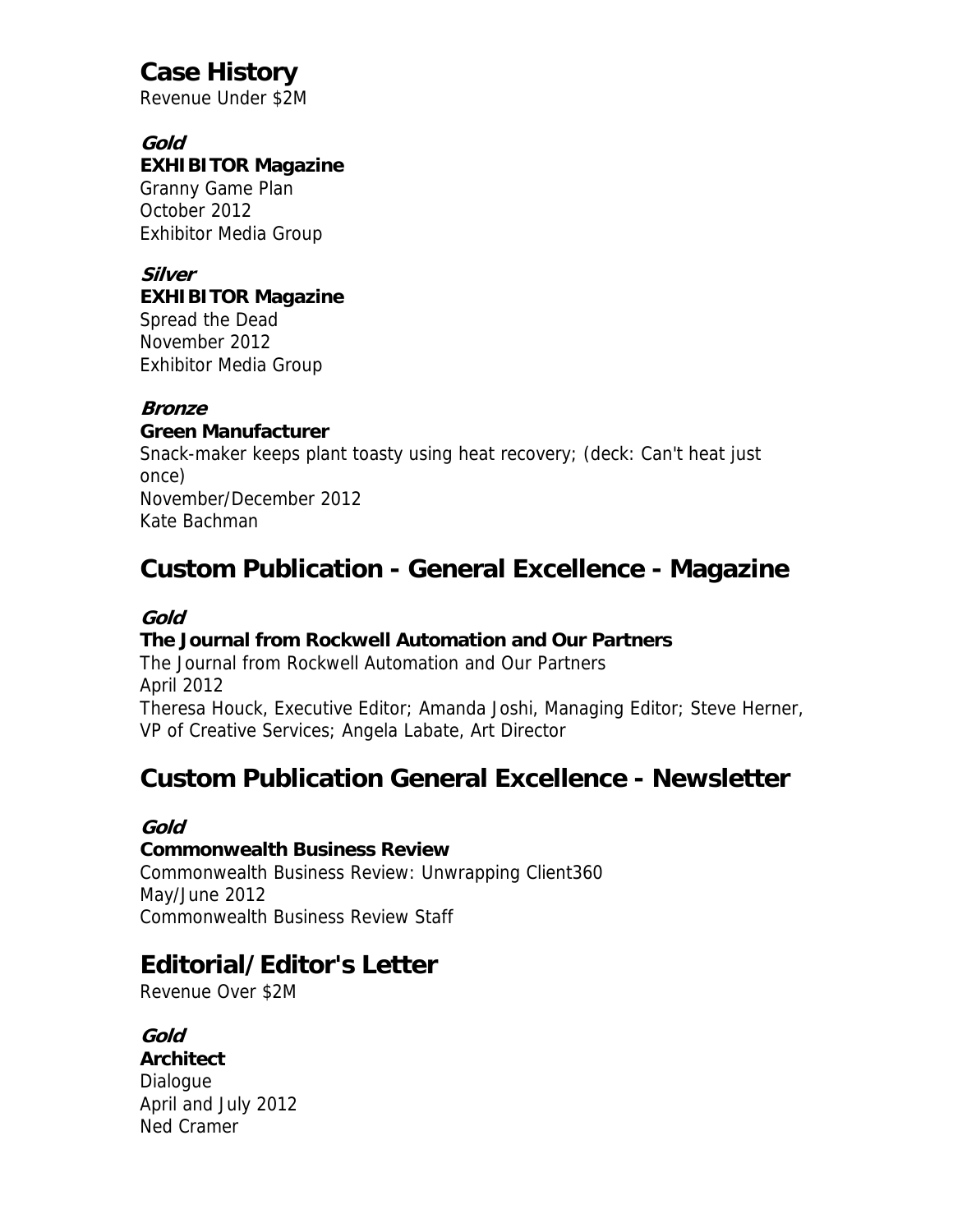## **Silver**

**Control** Editor's Page February 2012, June 2012 Walt Boyes

#### **Bronze**

#### **Automotive News**

Automotive News Editorials Sept. 3, 2012; Oct. 15, 2012 Edward Lapham, Executive Editor

# **Editorial/Editor's Letter**

Revenue Under \$2M

## **Gold**

### **Material Handling & Logistics**

Andel and Handling February and November 2012 Tom Andel

#### **Silver**

#### **WardsAuto Dealer Business**

Is It Illegal to Sell F&I Stuff?/Generations of Penny Pinchers Oct./Dec. 2012 Steve Finlay

#### **Bronze**

#### **Windpower Engineering & Development**

Wind's production tax credit: the real jobs bill Feb 2012 Paul Dvorak

# **Feature Article - Group Effort**

#### **Gold**

**Civil Engineering** Monumental Challenge Daniel J. Lemieux, AIA, R.A., M.ASCE, and Terrence F. Paret, M.ASCE

## **Silver**

## **EXHIBITOR Magazine**

30 Memorable Moments March 2012 Exhibitor Media Group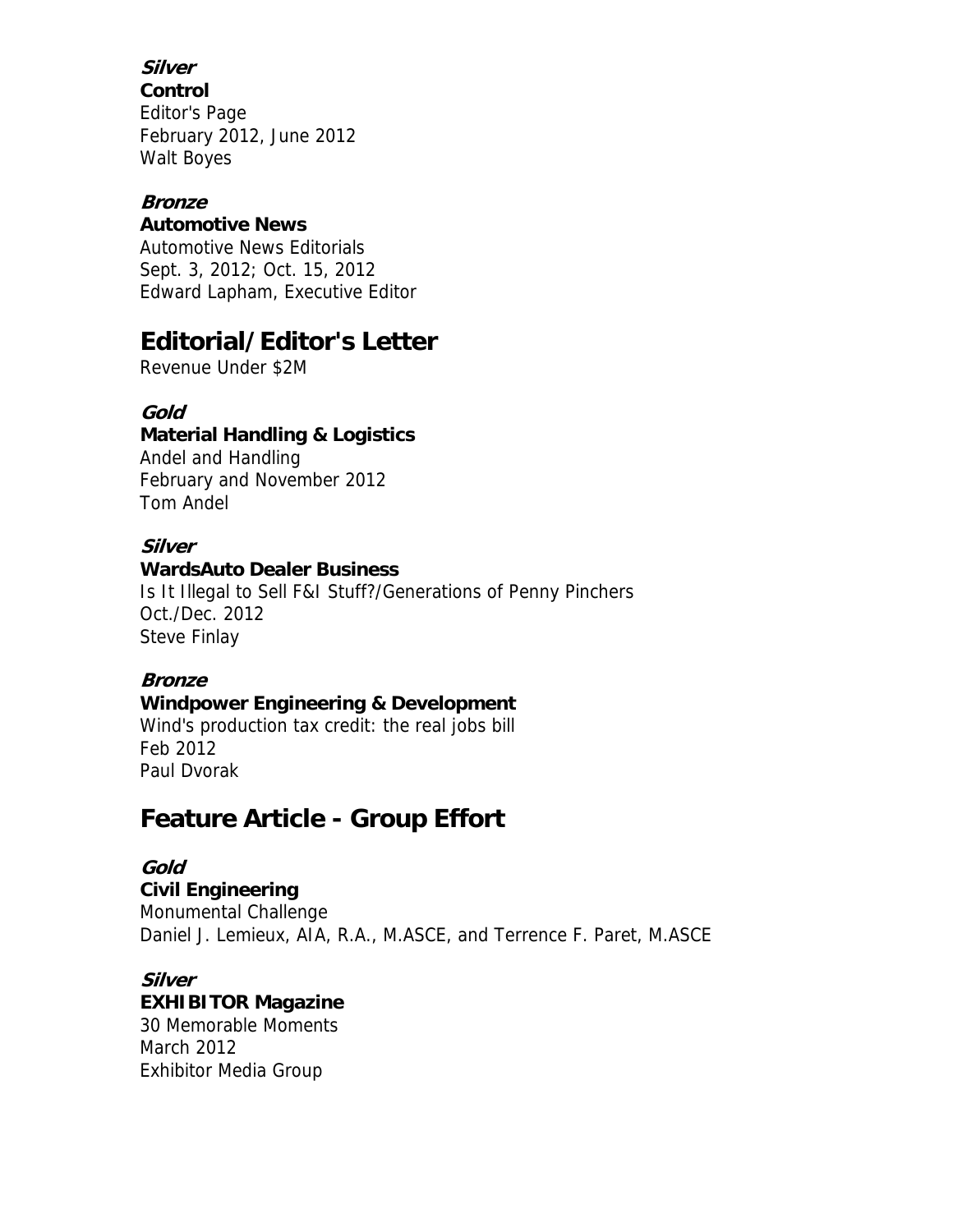**Bronze Plan Your Meetings** So You Say You Want a Revolution? 2012 PYM Annual (Vol. 17, i. 2) Keith Johnston, Kristi Casey Sanders and @MeetingBoy

## **Feature Article - Impact/Investigative Feature**

### **Gold**

**Inc.** After the Squeeze November 2012 Burt Helm, Larry Kanter, Eric Schurenberg

#### **Silver**

**IEEE Spectrum** A Shocking Truth March 2012 Mark Harris

#### **Bronze**

#### **Engineering News-Record**

Bullying on the Job: Targets of Abuse 11/26/2012 Richard Korman, Debra Rubin, Erin Richey, Scott Lewis, Jonathan Barnes, Richard Demler

## **Feature Article: In-depth Feature, More than 1,000 Word**

#### **Gold**

**Computerworld** "The Upside of Shadow IT" April 23, 2012 Julia King, Ellen Fanning, April Montgomery

#### **Silver**

#### **Foodservice Equipment & Supplies**

College & University Foodservice Innovators July 2012 Dana Tanyeri, contributing editor, Joe Carbonara, editor-in-chief, and Maureen Slocum, publisher

#### **Bronze**

**InsuranceNewsNet** "Historically Bad Estate Planning" June 2012 Steven A. Morelli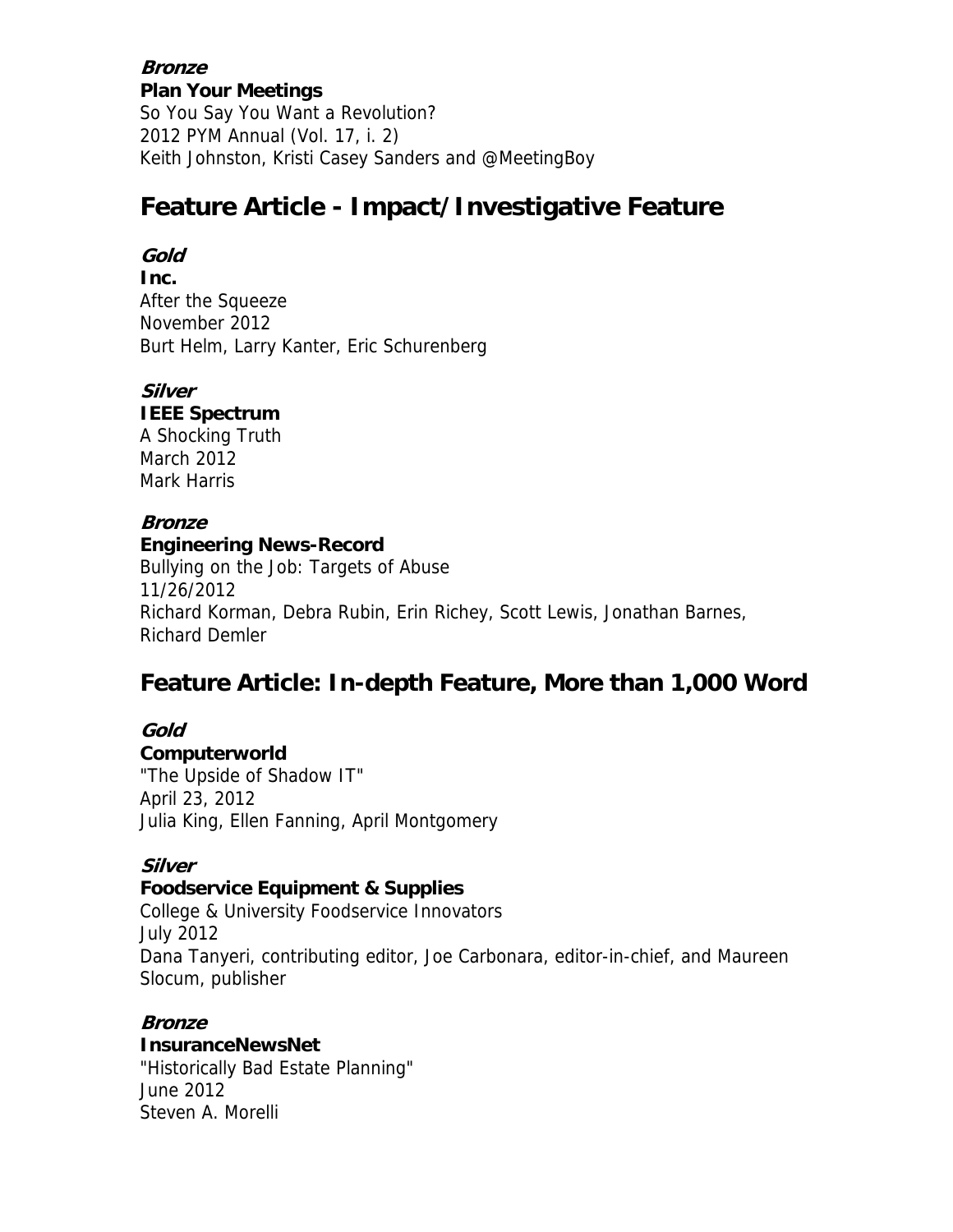# **Feature Article: Short Feature, Under 1,000 Words**

**Gold Pool & Spa News** Natural History Dec. 28, 2012 Erika Taylor, Alison Rice, Nick Orabovic, Joanne McClain

### **Silver**

**Florida Trend** Redistricting **January** Amy Keller

#### **Bronze**

**Florida Trend** House of Cards July Mike Vogel

# **Feature Article: Solo Author**

#### **Gold**

**Computerworld** "Women in IT: How Deep is the Bench ?" November 19, 2012 Tracy Mayor, April Montgomery, Ellen Fanning, Mari Keefe, Sharon Machlis

#### **Silver**

**Automotive News** Countdown to Launch July 23, 2012 Dave Guilford

#### **Bronze**

**Residential Architect** Prefab Revisited

January-February 2012 Meghan Drueding, Claire Conroy, Jen Lash, Pete Morelewicz

# **Feature Series**

Revenue Over \$2M **Gold GOVERNING** GOVERNING Generations September 2012; October 2012; November 2012; January 2013 Rob Gurwitt, Ryan Holeywell, Neil Howe, Zach Patton Dylan Scott, Jonathan **Walters**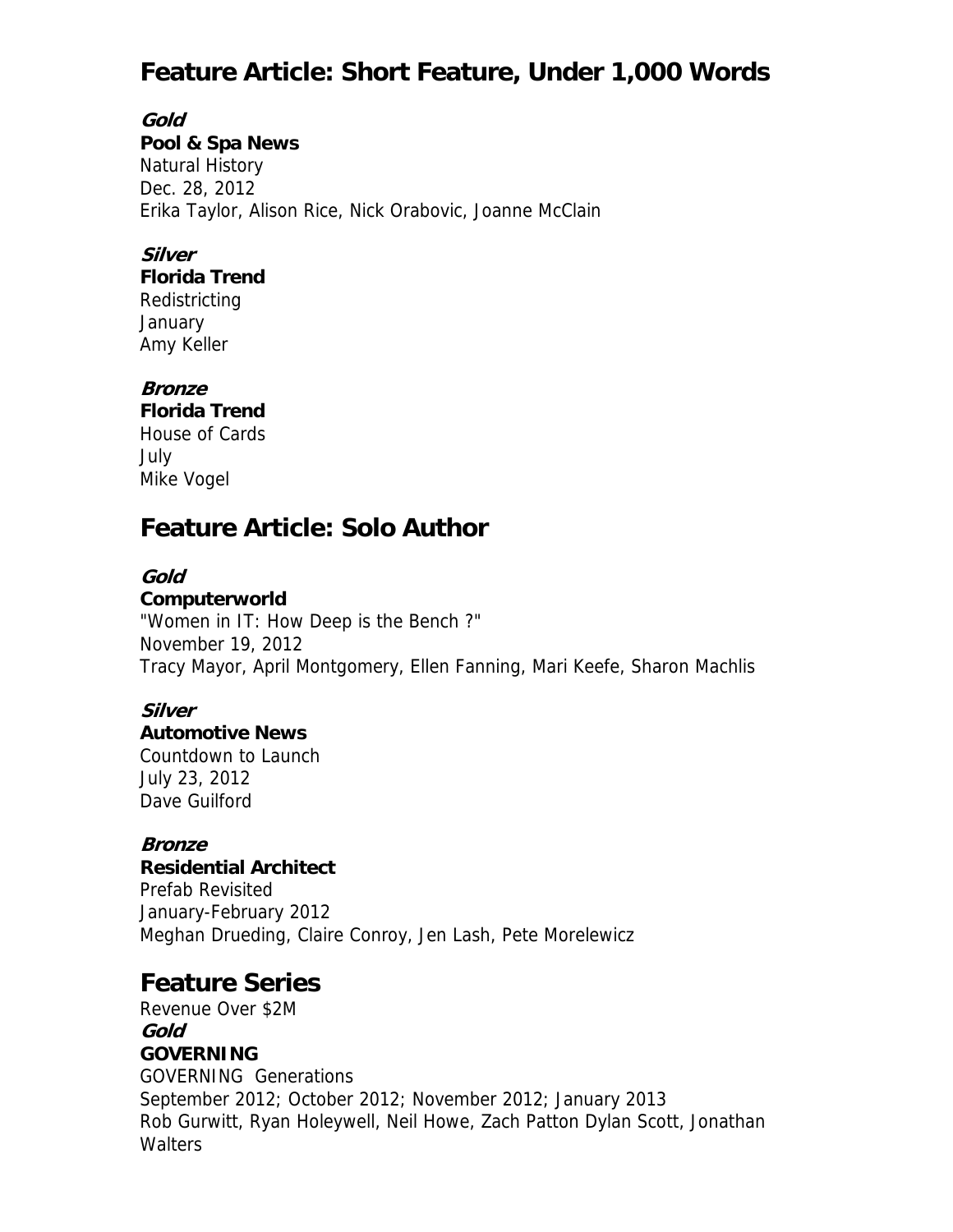#### **Silver Hospitals & Health Networks**

Clinical Management February, April, June, October, December Geri Aston

## **Bronze**

### **DTN/The Progressive Farmer**

Global Growers March-April-May-June/July-August-September-October-December Issues Barb Baylor Anderson, Marcia Zarley Taylor

### **Bronze**

#### **Hospitals & Health Networks**

Health Care's Costliest 1 Percent September, October, November Haydn Bush

# **Feature Series**

Revenue Under \$2M

## **Gold**

**Collaborate** Rethinking Meetings

February/March 2012, June/July 2012, October/November 2012 Chris Collinson, Christine Born, Libby Hoppe, Matt Love

# **Silver**

## **EXHIBITOR Magazine**

Techno Files February/March/April 2012 Exhibitor Media Group

#### **Bronze**

#### **Automotive Engineering International**

Meeting CAFE 2025 October 23, 2012; November 8, 2012; December 4, 2012 Lindsay Brooke

## **Government Coverage**

## **Gold**

## **Physicians Practice**

Meaningful Use: A Progress Report; Meaningful Use: What Lies Ahead; Understanding Bundled Payments September 2012, October 2012, November/December 2012 Marisa Torrieri, aubrey Westgate, Shelly K. Schwartz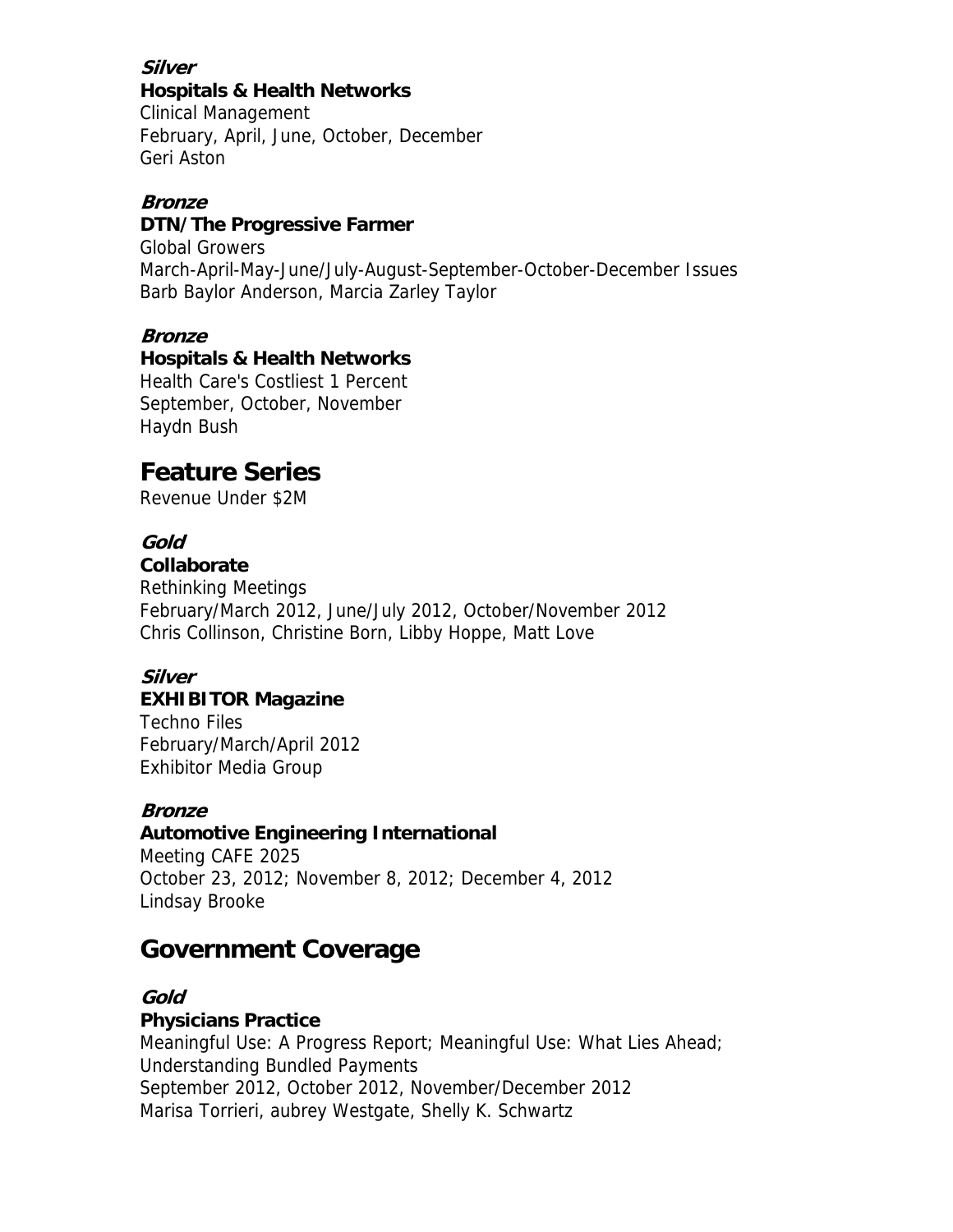#### **Silver Federal Times**

Government coverage 06/04/12 to 06/18/12 06/04/12, 06/11/12, 06/18/12 Stephen Losey, Sean Reilly

## **Bronze**

#### **GOVERNING**

GOVERNING Government Coverage March 2012; April 2012; May 2012 Alan Greenblatt, Ryan Holeywell and Michael Maciag

# **How-To Article**

Revenue Over \$2M

## **Gold**

**Remodeling** Show & Tell January 2012 Mark A. Newman, Ingrid Bush, Sal Alfano, Pete Morelewicz

## **Silver**

**Counselor** 17 Ways To Raise Capital April 2012 Dave Vagnoni, Andrew Cohen, Melinda Ligos

## **Bronze**

#### **Remodeling**

Survey Says July 2012 Stacey Freed, Ingrid Bush, Sal Alfano, Pete Morelewicz

# **How-To Article**

Revenue Under \$2M

## **Gold**

#### **EXHIBITOR Magazine**

The Seven Deadly Sins of the New-Build Process April 2012 Exhibitor Media Group

## **Silver**

## **Hardware Retailing**

12 Ways to Beat the Boxes in LBM November 2012 Jesse Carleton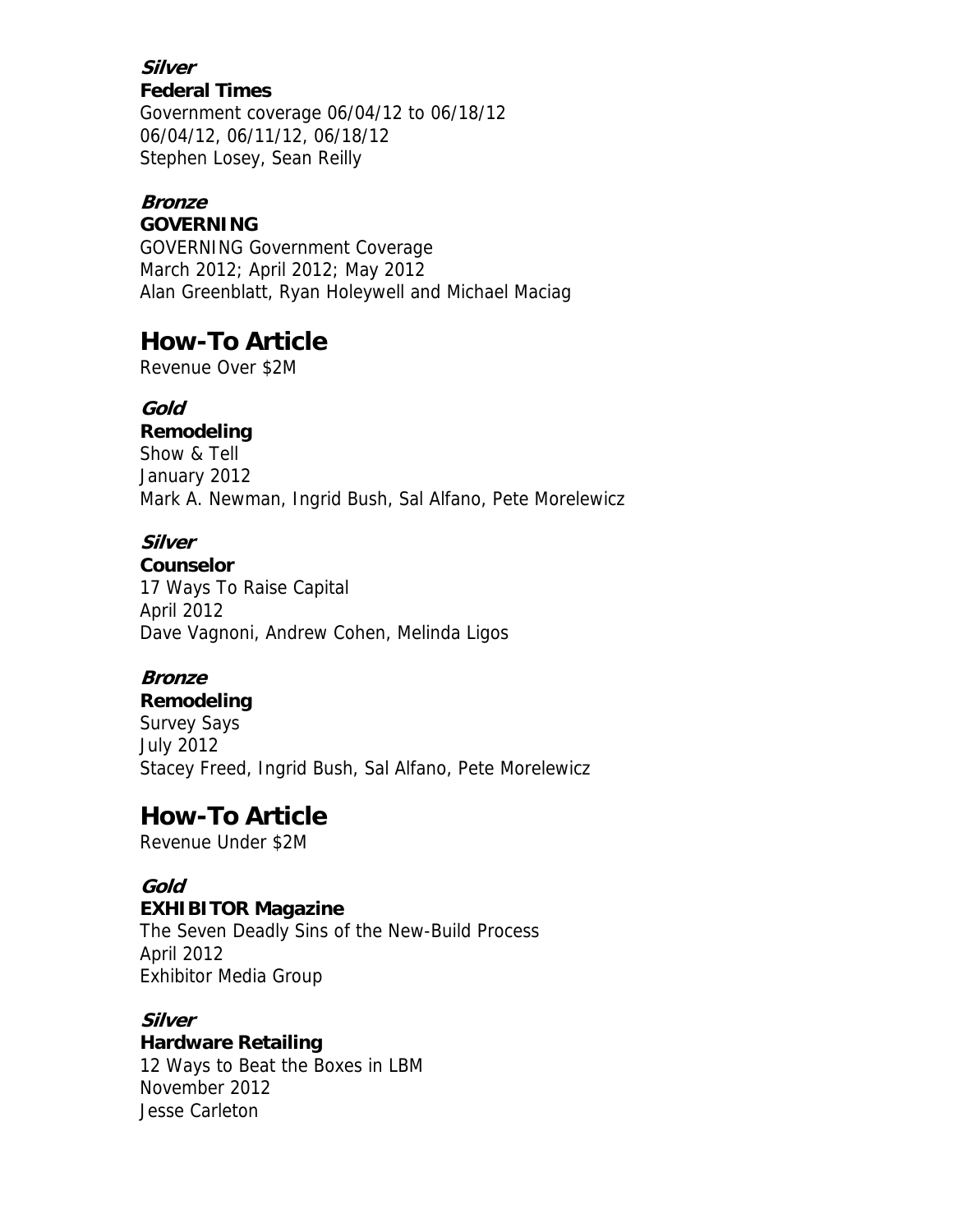**Bronze Plan Your Meetings** Hybrid How-To 2012 PYM Annual (Vol. 17, i. 2) Kristi Casey Sanders

## **Humorous/Fun Department**

## **Gold**

**EXHIBITOR Magazine** Plan B June & October 2012 Exhibitor Media Group

## **Silver**

**DVM Newsmagazine**

Where Did I Go Wrong? Michael Obenski, DVM, Ryan Ostrander, Kristi Reimer

### **Bronze**

**Journal of AHIMA** Addendum June 2012, August 2012 Chris Dimick, Jill Blacketer, Sarah Sheber

# **Individual Profile**

**Gold Remodeling** Life of Brian October 2012 Mark A. Newman, Ingrid Bush, Sal Alfano, Pete Morelewicz

#### **Silver GOVERNING** GOVERNING "The Boss of Boston" January 2012 Zach Patton

**Bronze Hardware Retailing** Driving Forward October 2012 Dan Tratensek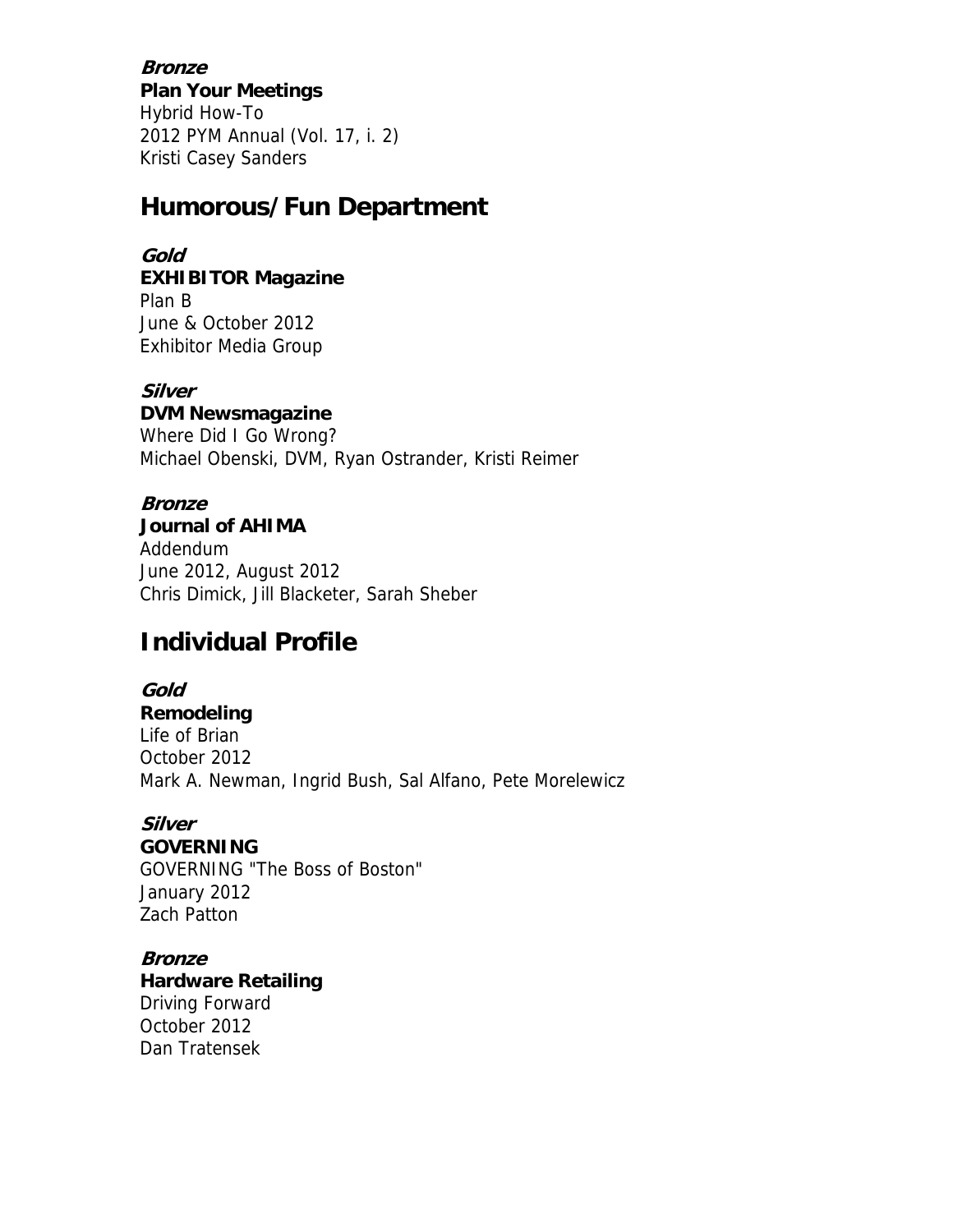# **News Analysis/Investigative**

Revenue Over \$2M

#### **Gold**

#### **Commercial Carrier Journal**

Up In Arms February 2012 Jeff Crissey, Aaron Huff

## **Silver**

### **The National Law Journal**

Tough Medicine 7/2/12 Marcia Coyle and Tony Mauro

#### **Bronze**

## **Modern Healthcare**

Clarity at Last June 30, 2012 Joe Carlson

## **News Analysis/Investigative**

Revenue Under \$2M

### **Gold**

#### **IHS Fairplay Magazine**

Taking Stock of Sandy November 8, 2012 John Gallagher

#### **Silver**

#### **Professional Mariner**

Costa Concordia Disaster: Quest for memorable vistas for passengers can lead to sights that no one wants to see April 2012 Dom Yanchunas

#### **Bronze**

#### **InsuranceNewsNet**

"Global Shakeup Could Rattle Money Out of U.S. Annuity Market September 2012 Linda Koco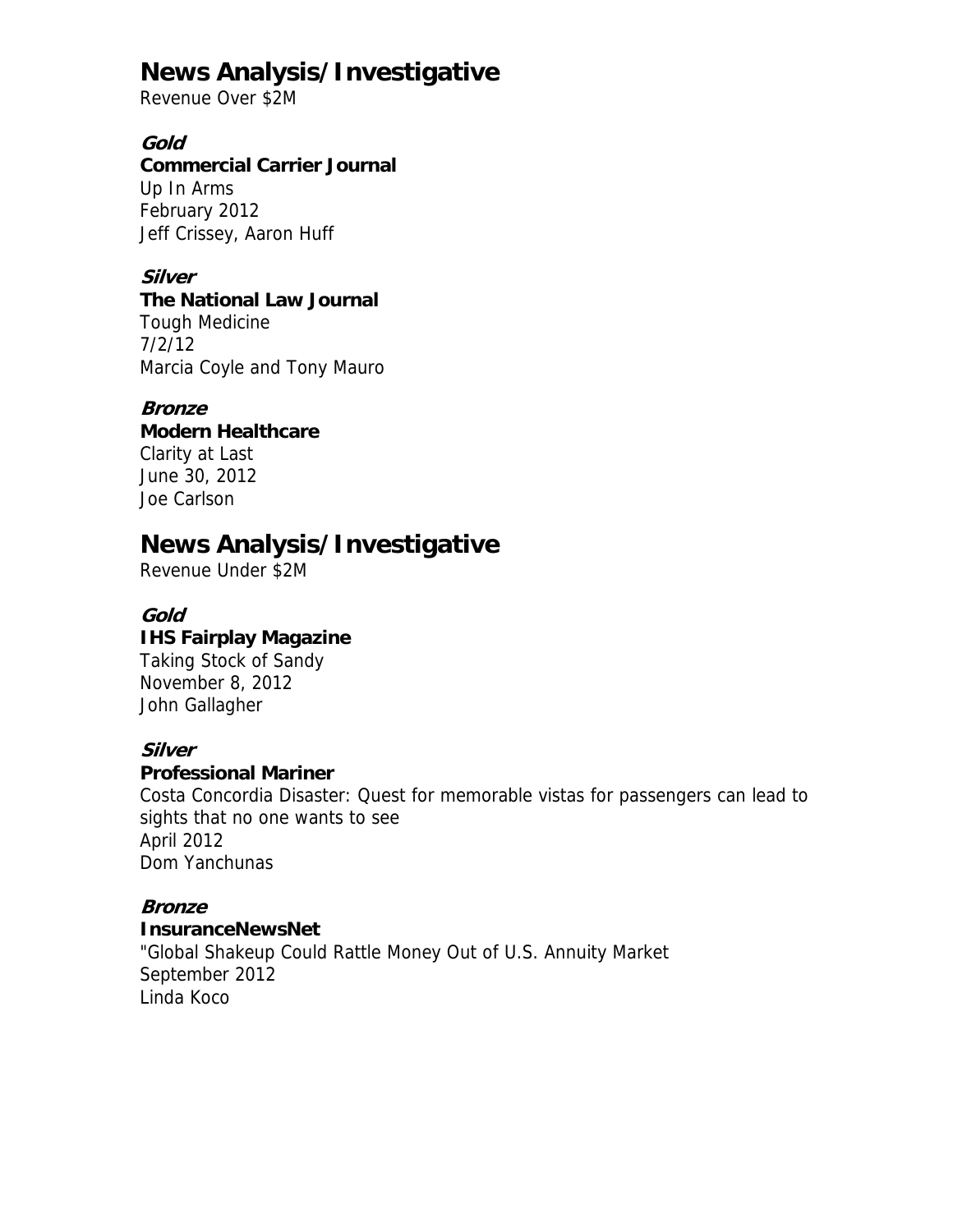# **News Section**

Revenue Over \$2M

#### **Gold**

#### **Engineering News-Record**

Blackout: Superstorm Sandy Coverage 11/12/2012 ENR Staff

## **Silver**

**Architect** Front December 2012 Kriston Capps, Ned Cramer, Marcy Ryan

### **Bronze**

#### **Hospitals & Health Networks** InBox September Matthew Weinstock

## **News Section**

Revenue Under \$2M

#### **Gold**

**American City & County** Issues & Trends January 2012 Bill Wolpin, Lindsay Isaacs, Larry Conley, Wes Clark

#### **Silver**

#### **Civil Engineering**

Civil Engineering News March 2012 Robert L. Reid, Jay Landers, Jenny Jones

## **Newsletter - General Excellence**

#### **Gold**

#### **No-Till Farmer**

No-Till Farmer Highlights For 2012 April-June-July 2012 No-Till Farmer Staff

#### **Silver**

#### **Argus FMB North American Fertilizer** Argus FMB North American Fertilizer Issues 12-13, 12-14, 12-15 23 August 2012 Lauren Williamson, Fiona Boyd, David Hovar, Andrew Sutton and team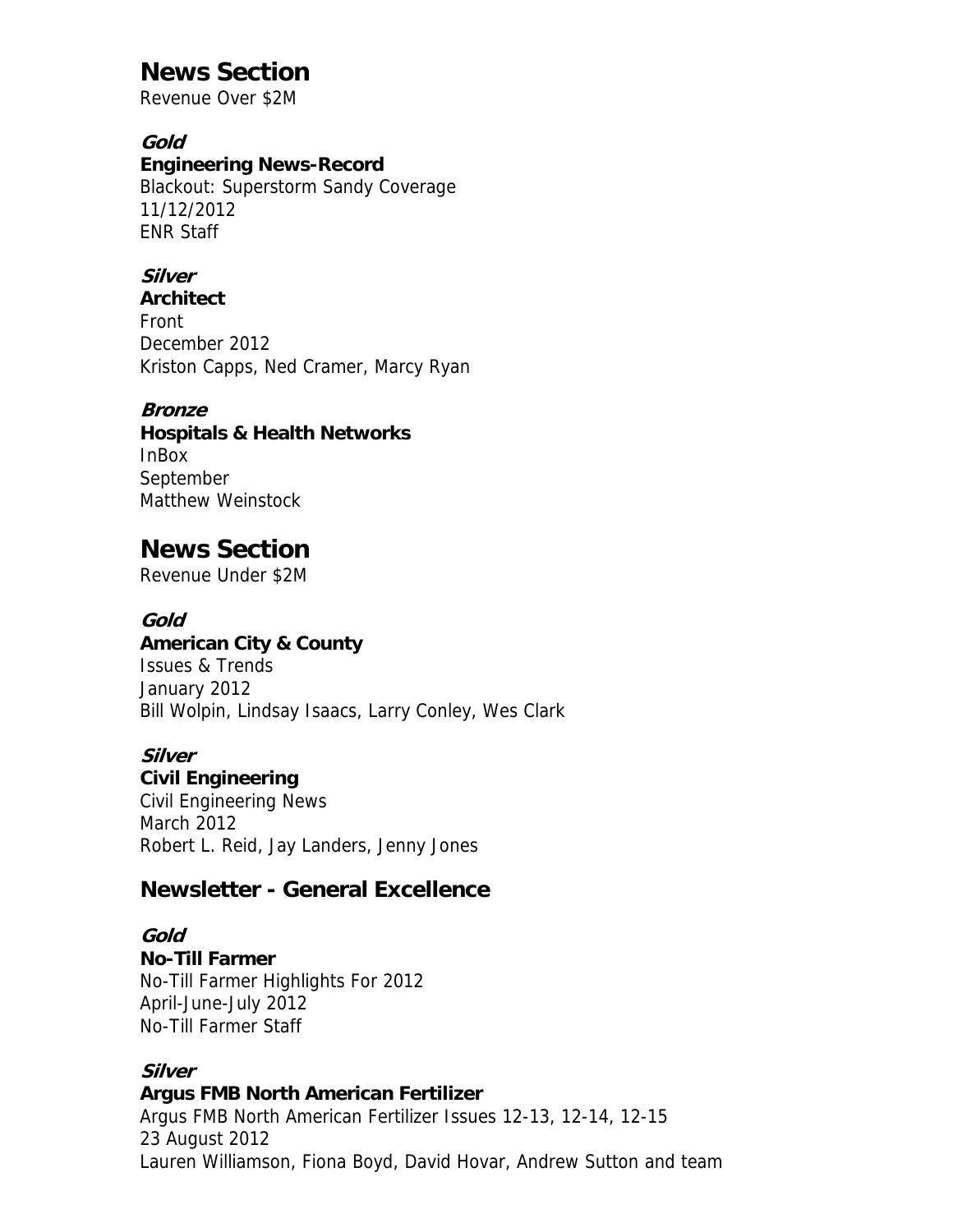# **On-Site Trade Show Coverage**

**Gold Automotive News** NADA Daily Feb. 4-6, 2012 Automotive News staff

## **Silver**

**Business Insurance**

2012 PCI Annual Conference Oct. 29, 30, 31 Mark A. Hofmann, Paul Bomberger, Bill Murphy, Kathy Downing, Anna Gaynor

#### **Bronze**

#### **Plastics News**

Plastics News 2012 NPE Show Dailies April 3, 4 and 5, 2012 Plastics News staff

### **Bronze**

#### **REALTOR® Magazine**

REALTOR® Magazine Show Daily November 9-12, 2012 Wendy Cole, Isabella Mathews, Brian Summerfield

# **Organizational Profile**

#### **Gold**

## **Health Facilities Management**

Well-scripted success September 2012 Bob Kehoe, Jennifer Linton

#### **Silver**

## **Institutional Investor**

"Too Sharp to Fail" February 2012 John Engen

#### **Bronze**

#### **Human Resource Executive**

Unleashing the Workforce November 2012 Will Bunch, Kristen B. Frasch, David Shadovitz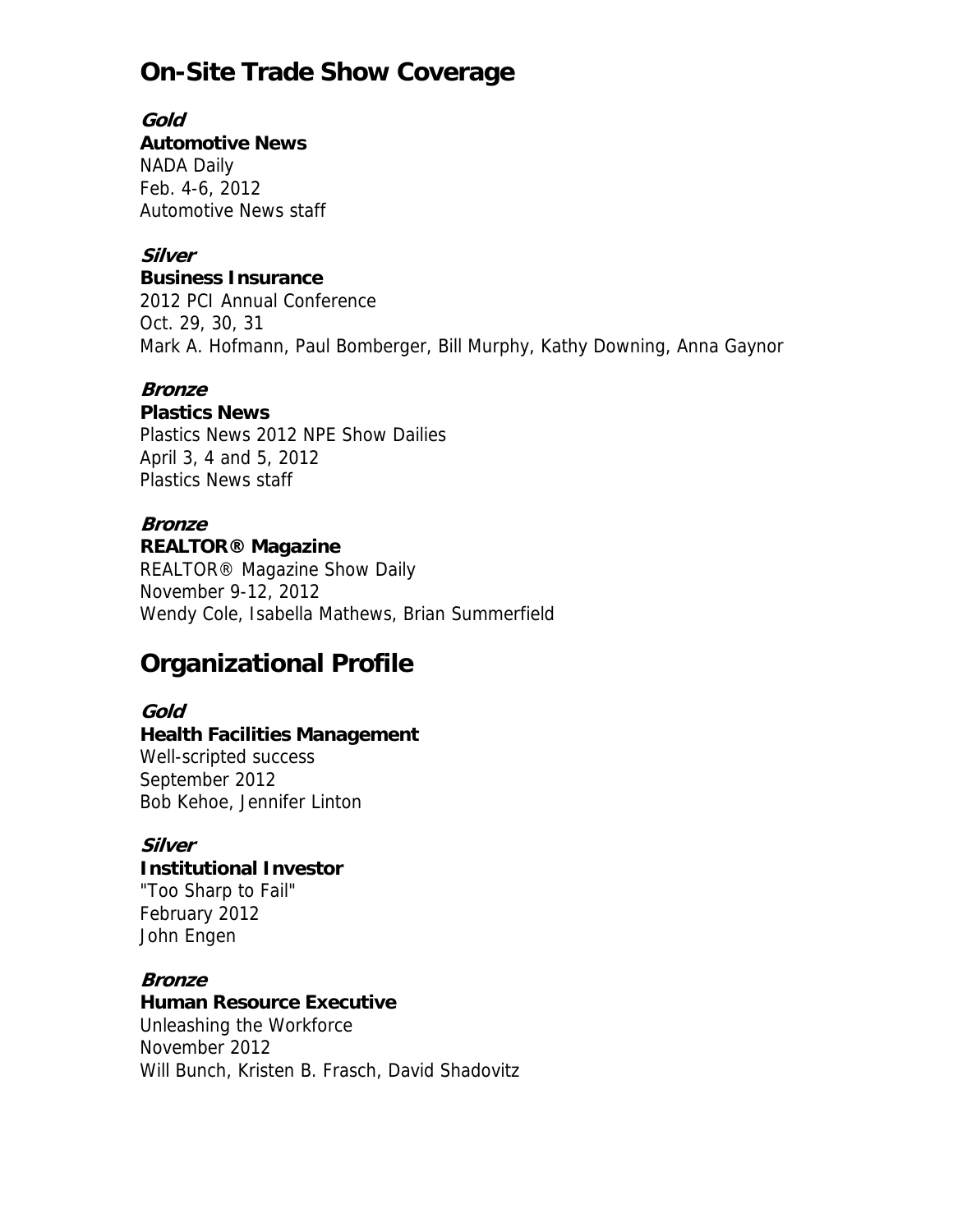**Bronze Aggregates Manager** Going for the Green July 2012 Kerry Clines

# **Original Research**

Revenue Over \$2M

## **Gold**

#### **Hospitals & Health Networks**

Most Wired July Matthew Weinstock and Suzanna Hoppszallern

## **Silver**

**Builder** Builder 100 May 2012 John Caulfield, Denise Dersin

## **Bronze**

**CSP**

An Upward Trend: Outlook Survey 2012 December 2012 Samantha Oller

# **Original Research**

Revenue Under \$2M

## **Gold**

#### **Better Roads**

Better Bridges: 2012 Annual Bridge Inventory November 2012 Tina Grady Barbaccia

## **Silver**

#### **Aggregates Manager**

Aggregates Manager Economic Forecast: Rock Steady January 2013 Therese Dunphy

## **Bronze**

**Stitches** Stitches State of the Industry May 2012 Nicole Rollender, Christopher Ruvo, Larry Basinait, Jim Lang, Hillary Haught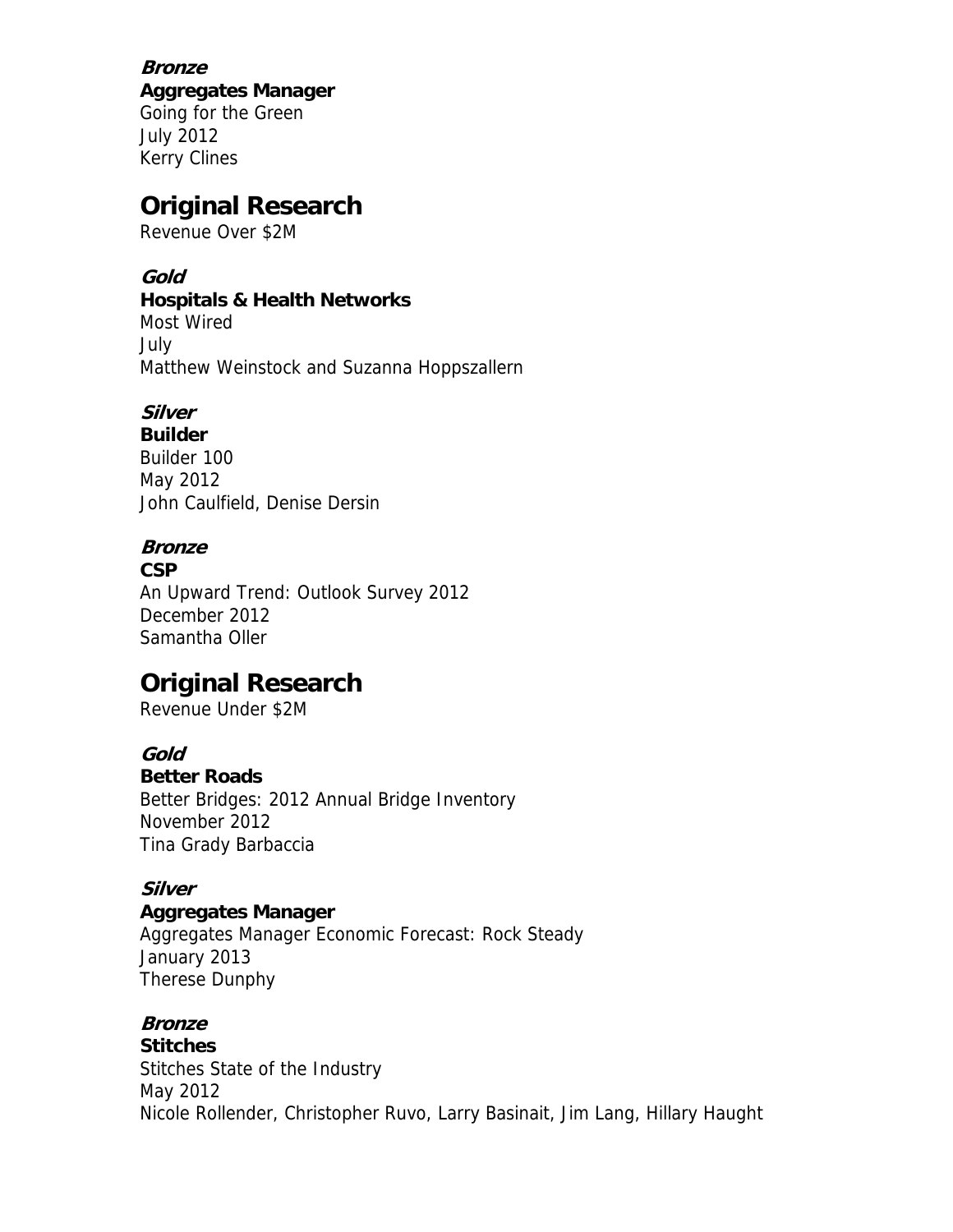# **Overall Headline Writing**

#### **Gold**

### **EXHIBITOR Magazine**

EXHIBITOR Magazine February & March 2012 Exhibitor Media Group

## **Silver**

#### **American Banker Magazine**

American Banker Magazine - Overall Headline Writing Heather Landy, Bonnie McGeer

### **Bronze**

#### **Workforce Management**

Workforce Management Headlines April and May issues 2012 James Tehrani, Rick Bell, Diana Groth Krasnansky

# **Product Section/Department**

# **Gold**

### **SNAP**

SNAP Product Specs May/June 2012, August/September 2012 issue, November/December 2012 SNAP Editorial Staff, Rita Catinella Orrell, Editor

## **Silver**

### **Architect** Products September, October, and November 2012 Wanda Lau, Lindsey M. Roberts, Marcy Ryan

## **Bronze**

**SNAP** SNAP: Made in the USA May/June 2012, August/September 2012, November/December 2012 SNAP Editorial Staff, Rita Catinella Orrell, Editor

# **Regular Column, Contributed**

#### **Gold**

## **Construction Equipment**

Equipment Executive November, December Mike Vorster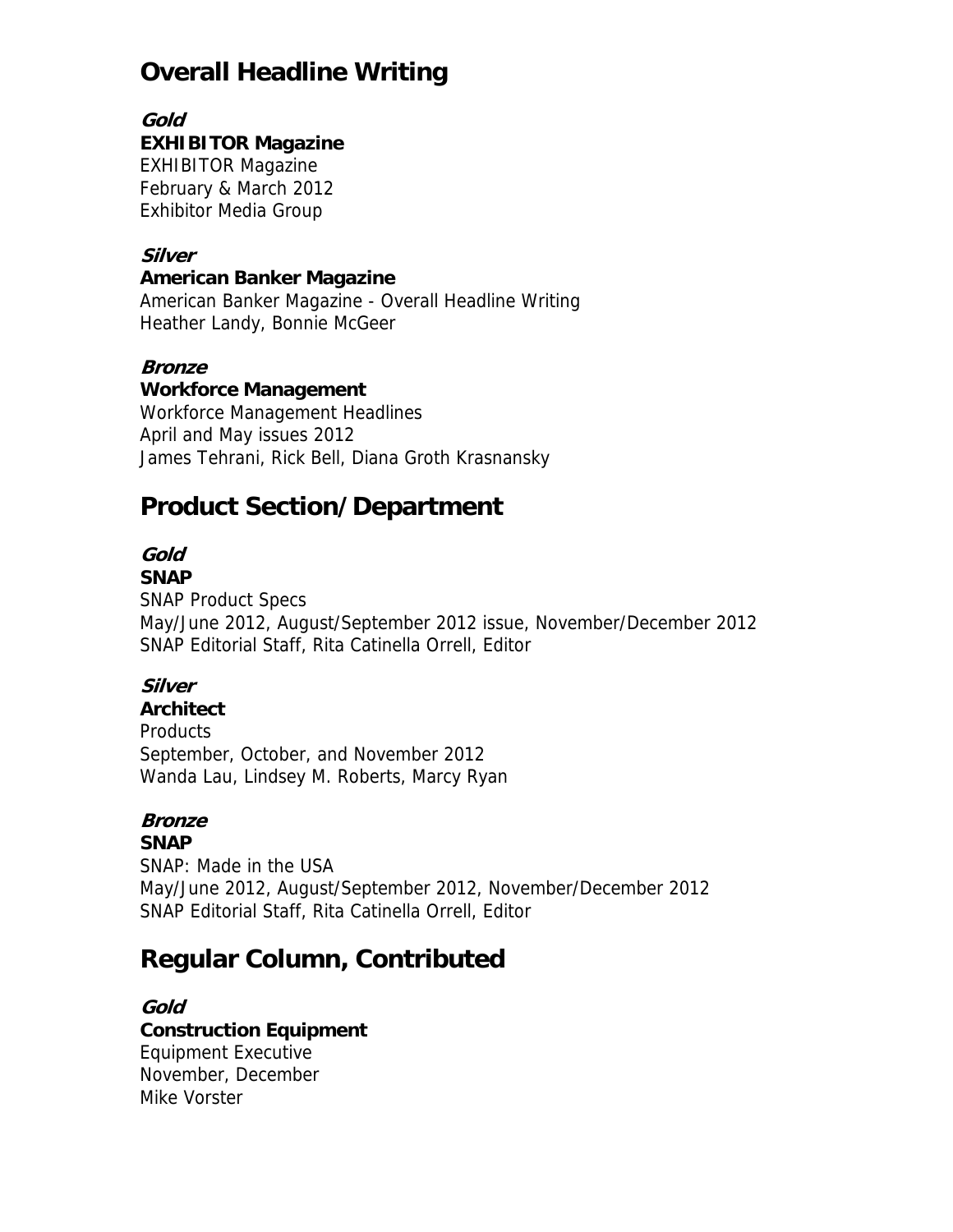**Silver DVM Newsmagazine** Associate Perspective Andrew Roark, DVM, Kristi Reimer

#### **Bronze Law Technology News** Ball In Your Court April 2012, December 2012 Craig Ball

## **Regular Column, Staff Written**

Revenue Over \$2M

**Gold MOTOR Magazine** Trouble Shooter

April 2012, May 2012 Karl Seyfert, Paul M. Eckstein, John Lypen

## **Silver**

**Plant Services** Strategic Maintenance July and December 2012 J. Stanton McGroarty, Senior Technical Editor, Plant Services

## **Bronze**

**The FABRICATOR** Biz Talk May and June 2012 Tim Heston

# **Regular Column, Staff Written**

Revenue Under \$2M

## **Gold**

**Conrol Design** Livewire February 2012, June 2012 Aaron Hand

## **Silver**

**Physicians Practice** The Tech Doctor March 2012, September 2012 Marisa Torrieri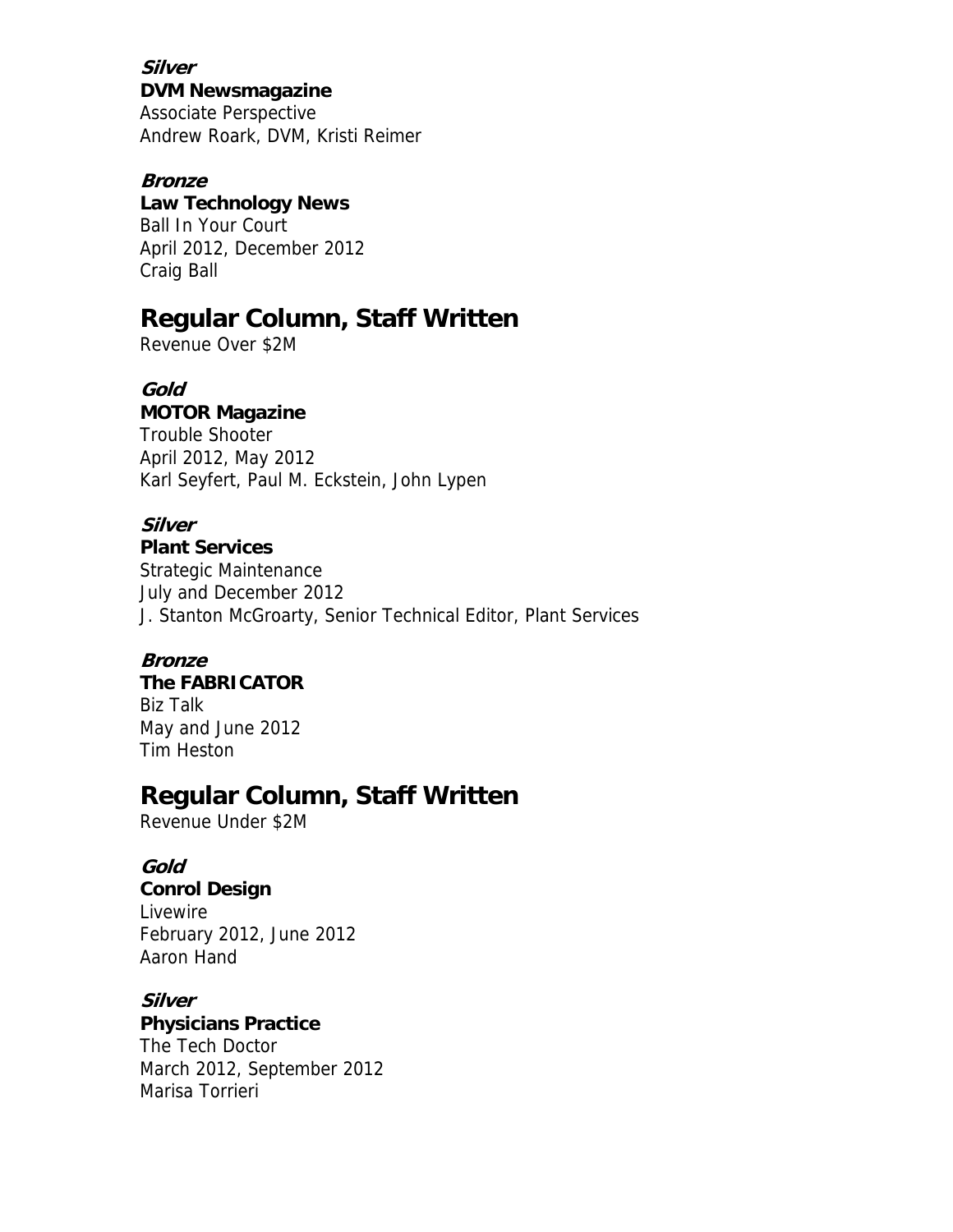#### **Bronze Breakbulk Magazine**

Too Much Steel/China's Downturn Nov-Dec 2012/Sept-Oct 2012 Janet Plume, Editorial Director, Breakbulk Magazine and Events, UBM Global Trade

# **Regular Department**

Revenue Over \$2M

## **Gold**

#### **Electrical Construction & Maintenance**

Forensic Casebook February 2012, March 2012, April 2012 Mike Eby, Ellen Parson, Stefanie Kure, David Eckhart

### **Silver**

### **DTN/The Progressive Farmer**

Handy Devices February-March-April Issues Dan Miller, Donovan Harris, Ralph A. Mark, Jr.

### **Bronze**

**Counselor** Case Studies September, October, November 2012 Dave Vagnoni, Shane Dale, Jen Vishnevsky, Betsy Cummings, Alex Palmer, Andrew Cohen, Melinda Ligos

# **Regular Department**

Revenue Under \$2M

#### **Gold**

**Scotsman Guide, commercial edition Spotlight** May, June and July 2012 Rania Oteify, Jennifer E. Garrett

## **Silver**

**HealthLeaders** Intelligence Report August, September, November 2012 HealthLeaders Media Staff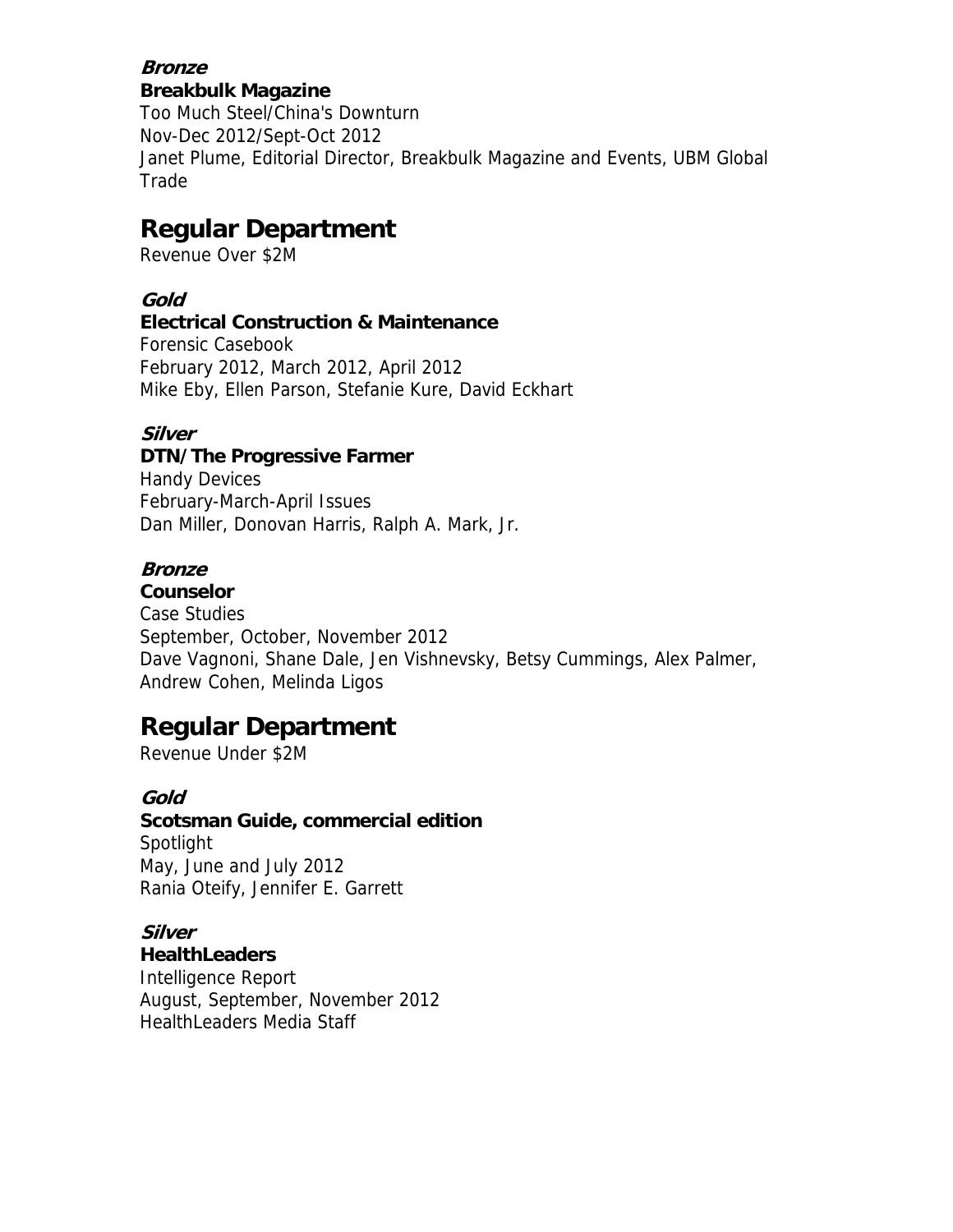## **Bronze**

**Connect** The Mix May/June 2012, July/August 2012, September/October 2012 Chris Collinson, Christine Born, Libby Hoppe, Matt Love, Cameia Williams, Mari Shirley

# **Special Section**

## **Gold**

**Risk & Insurance** Most Dangerous Emerging Risks 2012 April 2012 Cyril Tuohy, Dan Reynolds, Jared Shelly, Joel Berg

### **Silver**

### **REALTOR® Magazine**

A Clean Slate January/February 2012 Stacey Moncrieff

### **Bronze**

#### **InvestmentNews**

Women and Investing April 9, 2012 Editorial Staff

# **Special Supplement**

#### **Gold**

#### **Trade Show Executive**

Going Mobile: Shake hands with the future of registration November 2012 Danica Tormohlen, contributing editor, Kathleen Maloney, creative director

## **Silver**

#### **DTN/The Progressive Farmer**

Profit Planning Mid-November Gregg Hillyer, Jim Patrico, Donovan Harris, Barb Baylor Anderson, Marcia Zarley Taylor, Russ Quinn, Pamela Smith, Chris Van Es

#### **Bronze**

#### **Trade Show Executive**

Trade Show Executive Gold 100 October Darlene Gudea, Carol Andrews, Carri Jensen, Hil Anderson, Kathleen Maloney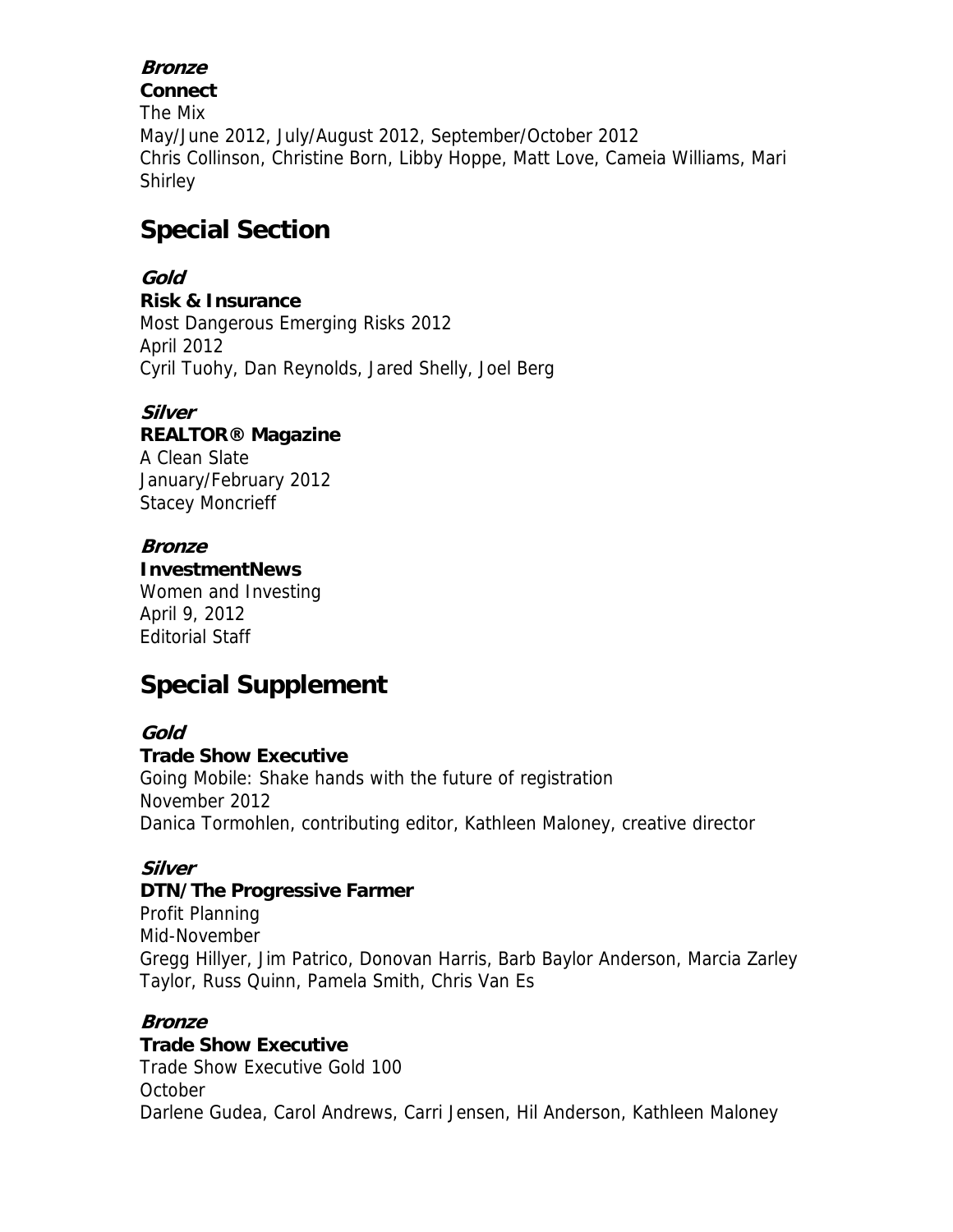# **Technical Article**

Revenue Over \$2M

## **Gold**

**InformationWeek** SAP Hype Vs. Oracle FUD May 28, 2012 Doug Henschen

## **Silver**

#### **Farm Industry News**

Fast apps January 2012 Jodie Wehrspann

### **Bronze**

**Pool & Spa News** Setting Up the Barricade Oct. 26, 2012 Erika Taylor, Rebecca Robledo, Nick Orabovic, Joanne McClain

## **Bronze**

**Computerworld**

"The New Rules of Cyberwar" November 5, 2012 Robert L. Mitchell, Ellen Fanning, April Montgomery, Mari Keefe

# **Technical Article**

Revenue Under \$2M

#### **Gold**

**Machine Design**

Better Alternatives For Wind Power 5/10/2012 Leland Teschler

## **Silver**

#### **Machinery Lubrication**

Optimizing Oil Change Intervals in Heavy-Duty Vehicles September-October 2012 J. Bennett Fitch, Noria Corporation

## **Bronze**

#### **Civil Engineering**

Digging Delft May 2012 Robert L. Reid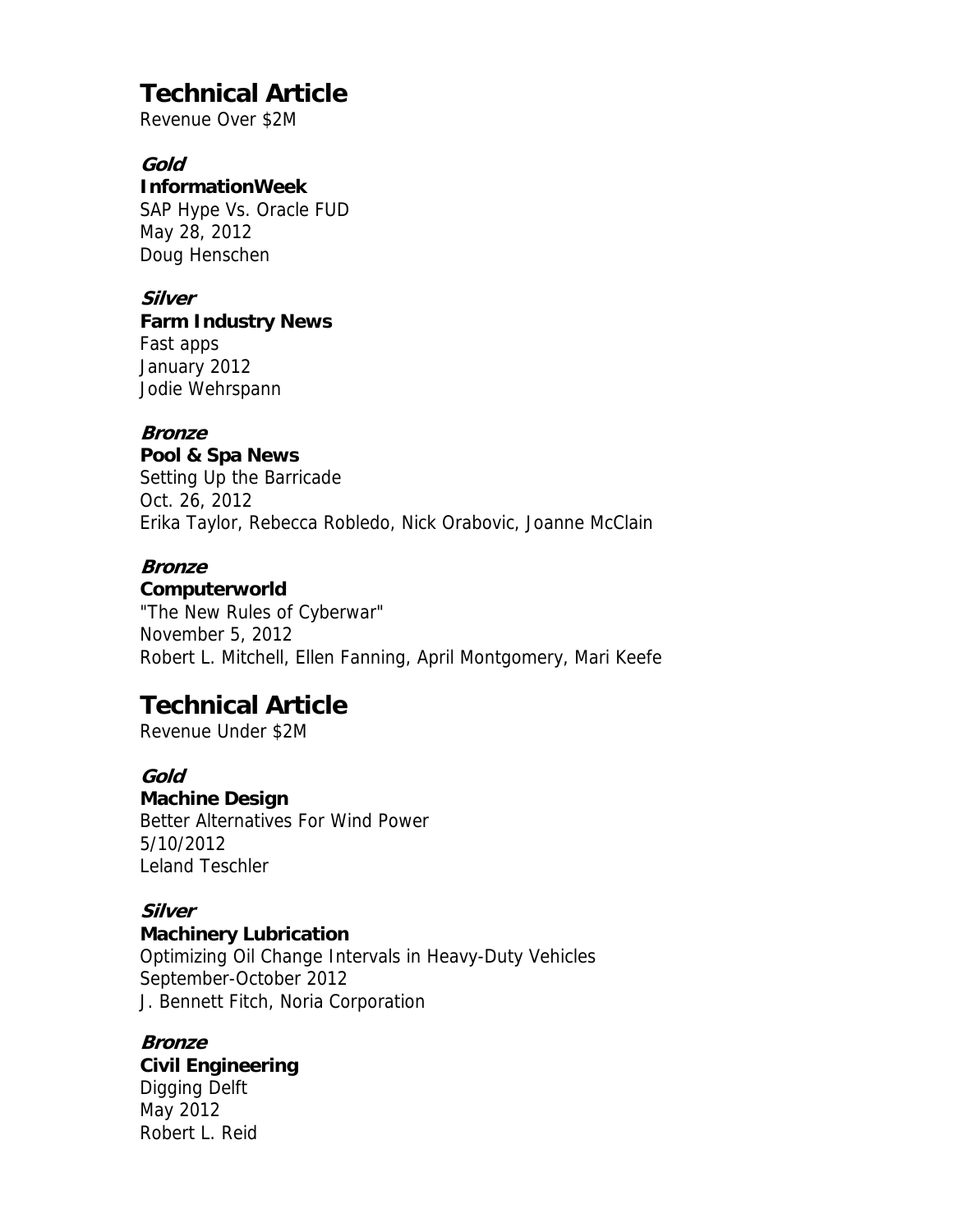# **DESIGN**

## **Contents Page or Pages**

#### **Gold**

#### **Signal Magazine**

Contents Pages for November 2012 November 2012 Chris D'Elia

#### **Gold**

**strategy+business**

Summer 2012 Table of Contents Summer 2012 strategy+business

## **Bronze**

#### **EXHIBITOR Magazine**

Inside Exhibitor/Online Extras March 2012 Exhibitor Media Group

Feature Article Design Over \$2M **Gold REALTOR® Magazine** 2012 Lists March/April 2012 Julie Fournier, Manager of Creative Design

# **Feature Article Design**

Revenue Over \$2M

## **Gold**

**Builder** 2012 Builder's Choice Awards October 2012 Gillian Berenson, Brian Wilson

## **Gold**

**Remodeling**

Social Skills Design July 2012 Art Director: Pete Morelewicz; Designer: Allison Levy; Illustrator: Daniel Hertzberg, Ingrid Bush, Sal Alfano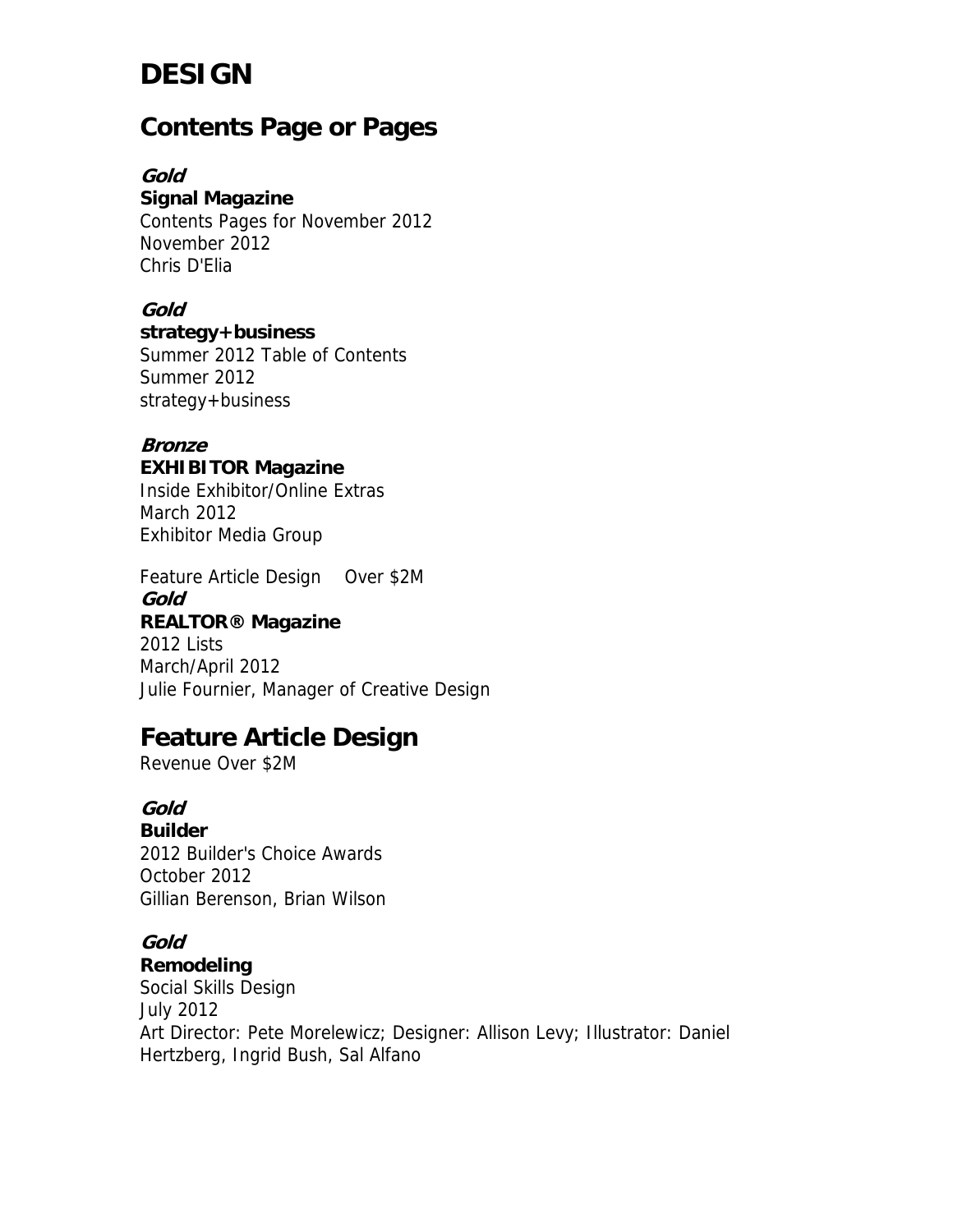# **Feature Article Design**

Revenue Under \$2M

#### **Gold**

#### **HealthLeaders**

ACO Blueprints: Option in Accountability May 2012 Doug Ponte/Kenneth Gabrielsen

## **Silver**

#### **Scotsman Guide, commercial edition**

Saddle Up for Lending's Ups and Downs December 2012 Dennis Wunsch and Deborah Richardson

#### **Bronze**

**College Planning & Management** A New Era for Green Procurement, Buyers' Guide 2012 September 2012 Deb Moore, Shannon O'Connor, Christine Reedy, Matt Cole

## **Front Cover - Annual Buyer's Guide, Directory, Supplement**

#### **Gold EXHIBITOR Magazine**

The 2013 Find It - Marketplace Issue December 2012 Exhibitor Media Group

## **Silver**

#### **Trade Show Executive**

World's Top Convention Centers June 2012 Kathleen Maloney, creative director

#### **Bronze**

**Builder** 2012 Buyer's Guide April 2012 Gillian Berenson

## **Front Cover - Computer Generated**

Revenue Over \$2M

## **Gold**

**Plant Services** Wrench Time by Design March 2012 The Plant Services Team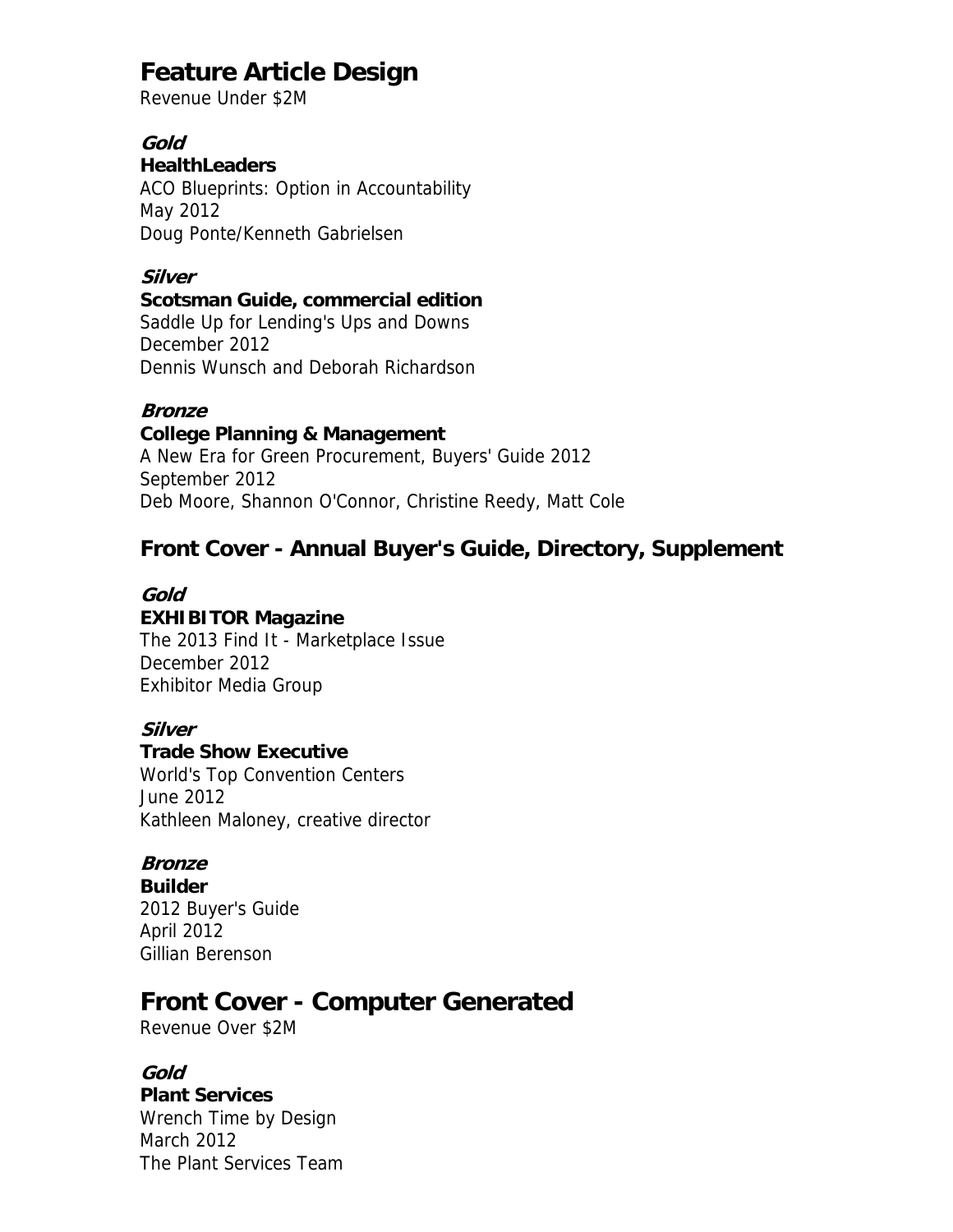## **Silver**

#### **Remodeling**

Social Media July 2012 Art Director: Pete Morelewicz; Designer: Allison Levy; Illustrator: Daniel Hertzberg, Sal Alfano, Ingrid Bush

### **Silver**

#### **Engineering News-Record**

Searching for Solutions 10/8/2012 Francesca Messina: Group Art Director, Richard Demler: Art Director, Michael S. Kenney: Imaging Artist

## **Front Cover - Computer Generated**

Revenue Under \$2M

### **Gold**

#### **Medical Meetings**

MM Team N/D Cover November/December 2012 Sharon Carlson, Ryan Etter, Sue Pelletier

#### **Silver**

#### **Public Power**

The Energy Storage Dilemma September 2012 Brucie Rosch, artist, David L. Blaylock, editor

## **Bronze**

#### **Control Design**

Out of This World September 2012 The Control Design Team

# **Front Cover - Illustration**

#### **Gold**

**Computerworld**

The Cobol Brain Drain May 21, 2012 April Montgomery, art director / Victo Ngai, illustrator

## **Silver**

# **Physicians Practice**

Physicians Practice November/December 2012 Bill Ellis/Paul Zwolak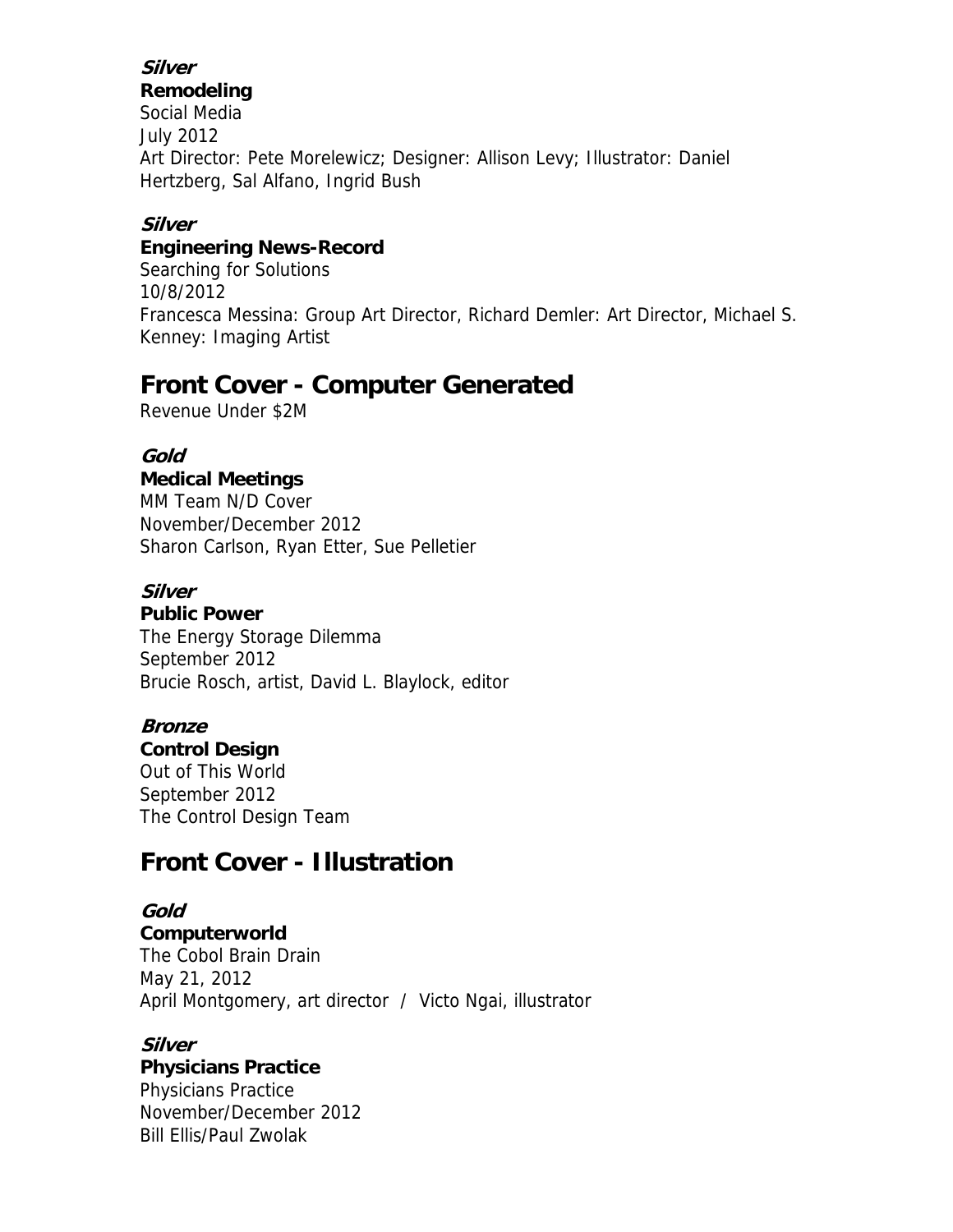**Bronze Corporate Counsel** Fear of Food May 2012 Morris Stubbs (Art Director), Bill Mayer (Illustrator)

## **Front Cover - News Tabloid**

### **Gold**

#### **Bank Technology News**

Bank Tech News December 2012 Group Creative Director, Assistant Art Director, Pablo Turcios. Editor-In-Chief, Penny Crosman

#### **Silver**

## **The National Law Journal**

Front Cover - News Tabloid July 2, 2012 Tegist Legesse

## **Bronze**

**Automotive News**

Automotive News July 23, 2012 Steve Massie

# **Front Cover - Photo**

Revenue Over \$2M

#### **Gold**

#### **Employee Benefit News**

Successful Balance November 2012 Art Director, Robin Henriquez. Editor-In-Chief, Kelley Butler.

#### **Silver**

#### **Financial Planning**

Big Impact July 2012 Financial Planning Staff

#### **Bronze**

**Plant Services** Gone in a Flash September 2012 Derek Chamberlain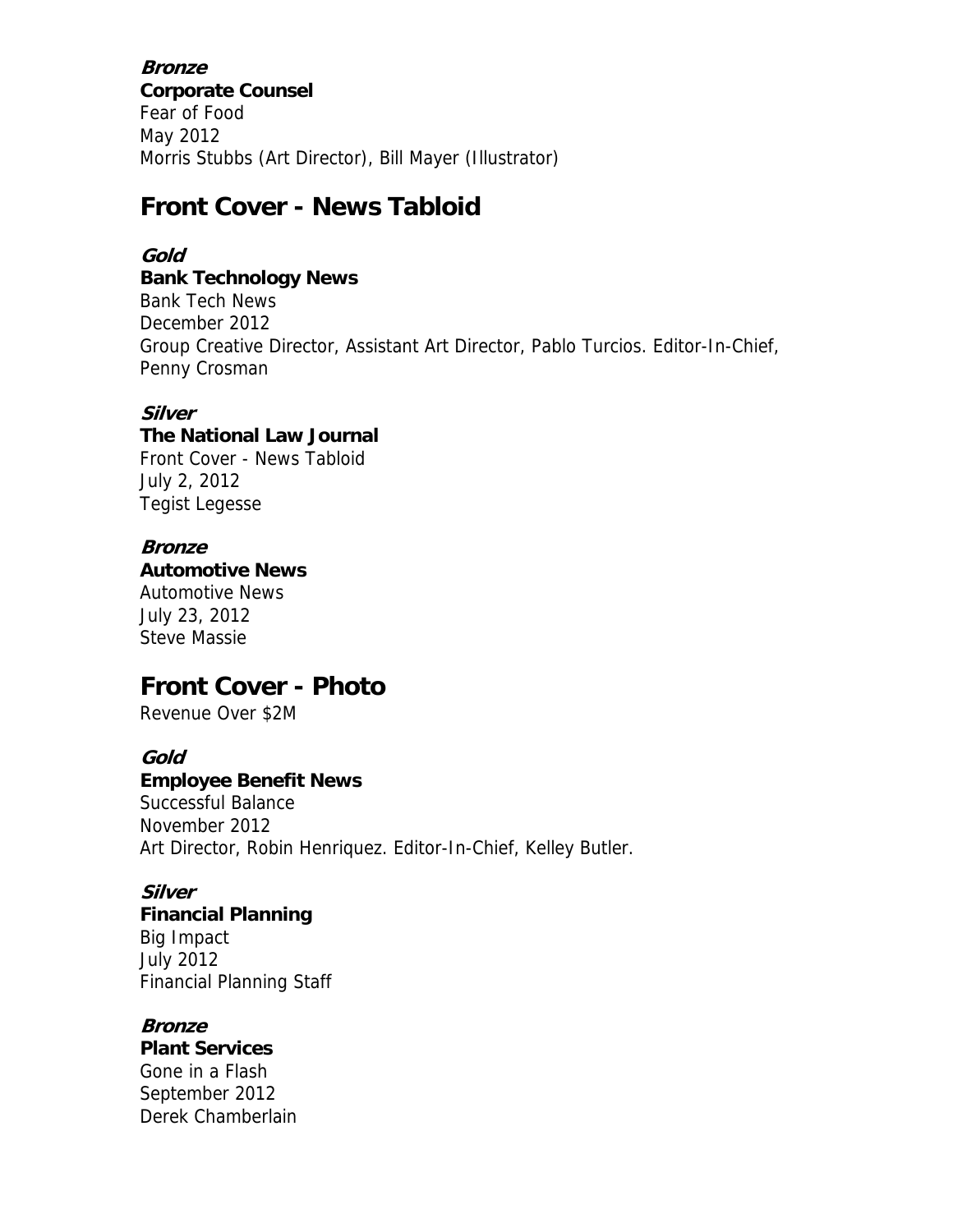#### **Bronze**

**The American Lawyer** Isn't it Rich? March 2012 Joan Ferrell (Design Director), Fredrik Broden (Photographer)

## **Front Cover - Photo**

Revenue Under \$2M

### **Gold**

#### **Renewable Energy from Waste**

A Working Model Spring 2012 Karen Angus

## **Silver**

**Scrap** May/June cover photo May/June 2012 Rachel Pollack, Sue Gubisch, and Taran Z

#### **Bronze**

## **Pharmaceutical Manufacturing** cGMP Judgement Day

November/December 2012 Derek Chamberlain

# **Information Graphics**

#### **Gold**

**Remodeling**

Remodeling: Information Graphics 2012 Art Director: Pete Morelewicz; Designer: Allison Levy, Ingrid Bush, Sal Alfano

## **Silver**

# **The National Law Journal**

Information Graphics not sure Tegist Legesse

## **Silver**

**DTN/The Progressive Farmer** Global Foodscapes Sepember 2012 Issue Donovan Harris, Brent Warren, Gregg Hillyer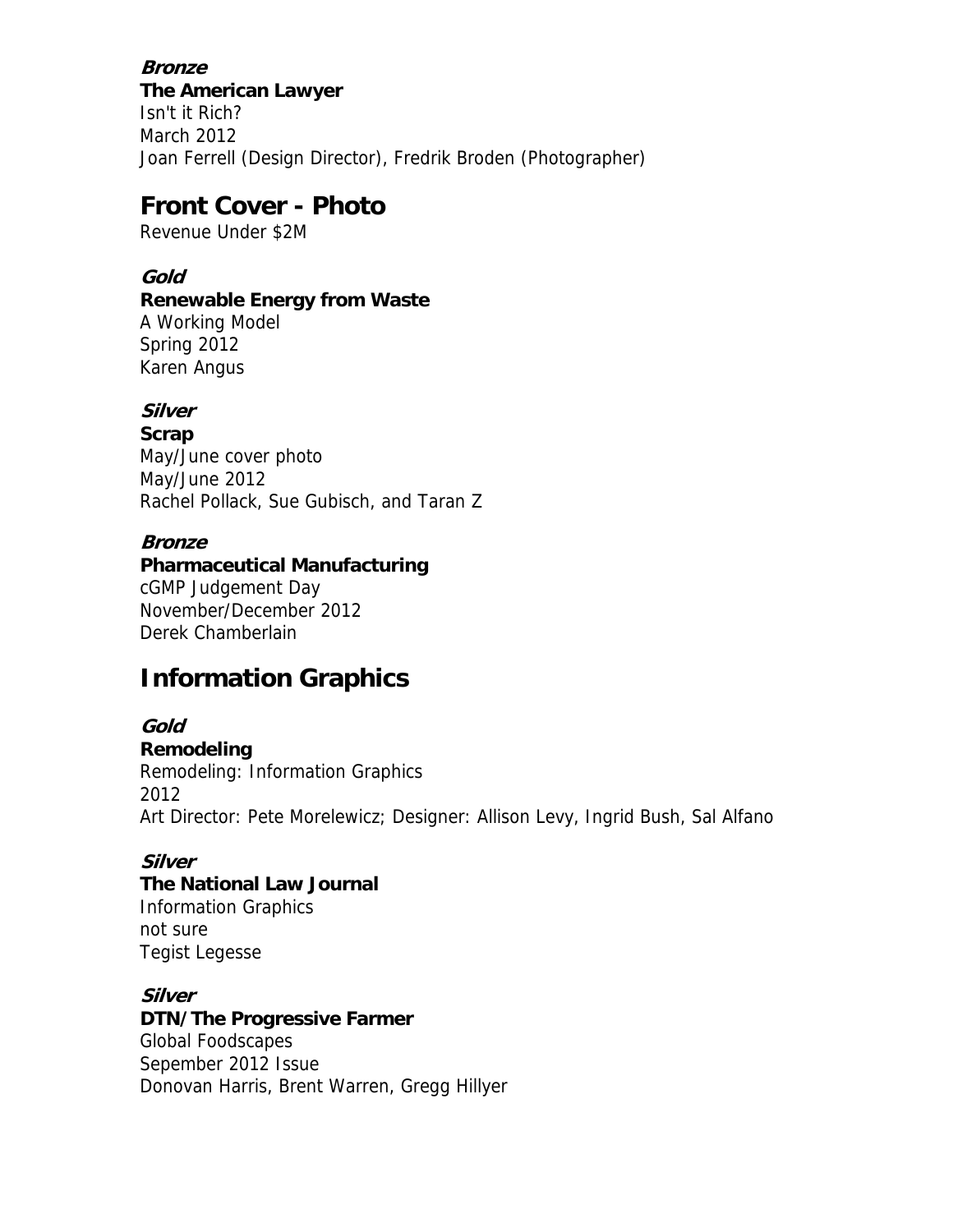# **New Publication Design**

**Gold Institutional Investor Alpha magazine** Institutional Investor's Alpha Fall 2012 Nathan SInclair, Israt Jahan, Diana Panfil, Kali Abdullah

### **Silver**

#### **Renewable Energy from Waste**

Renewable Energy from Waste Spring 2012 Karen Angus

# **Opening Page/Spread - Computer Generated**

#### **Gold**

#### **Smart Enterprise**

Secure and Innovate Volume 6, Number 3, October 2012 Dave Nicastro, CD; Giulia Fini-Gulotta; AD, Adeline Cannone, Production Manager; Laura Alvino, Sr. Production Artist

#### **Silver**

#### **Computerworld**

Global Gears July 16, 2012 April Montgomery, art director / Richard Borge, illustrator

#### **Bronze**

#### **Trade Show Executive**

Tech Trek February 2012 Kathleen Maloney, creative director

## **Opening Page/Spread - Illustration**

### **Gold Computerworld** The Cobol Brain Drain May 21, 2012 April Montgomery, art director / Victo Ngai, illustrator

## **Silver**

#### **Scotsman Guide, commercial edition**

Don't Be Deviled by Details July 2012 Dennis Wunsch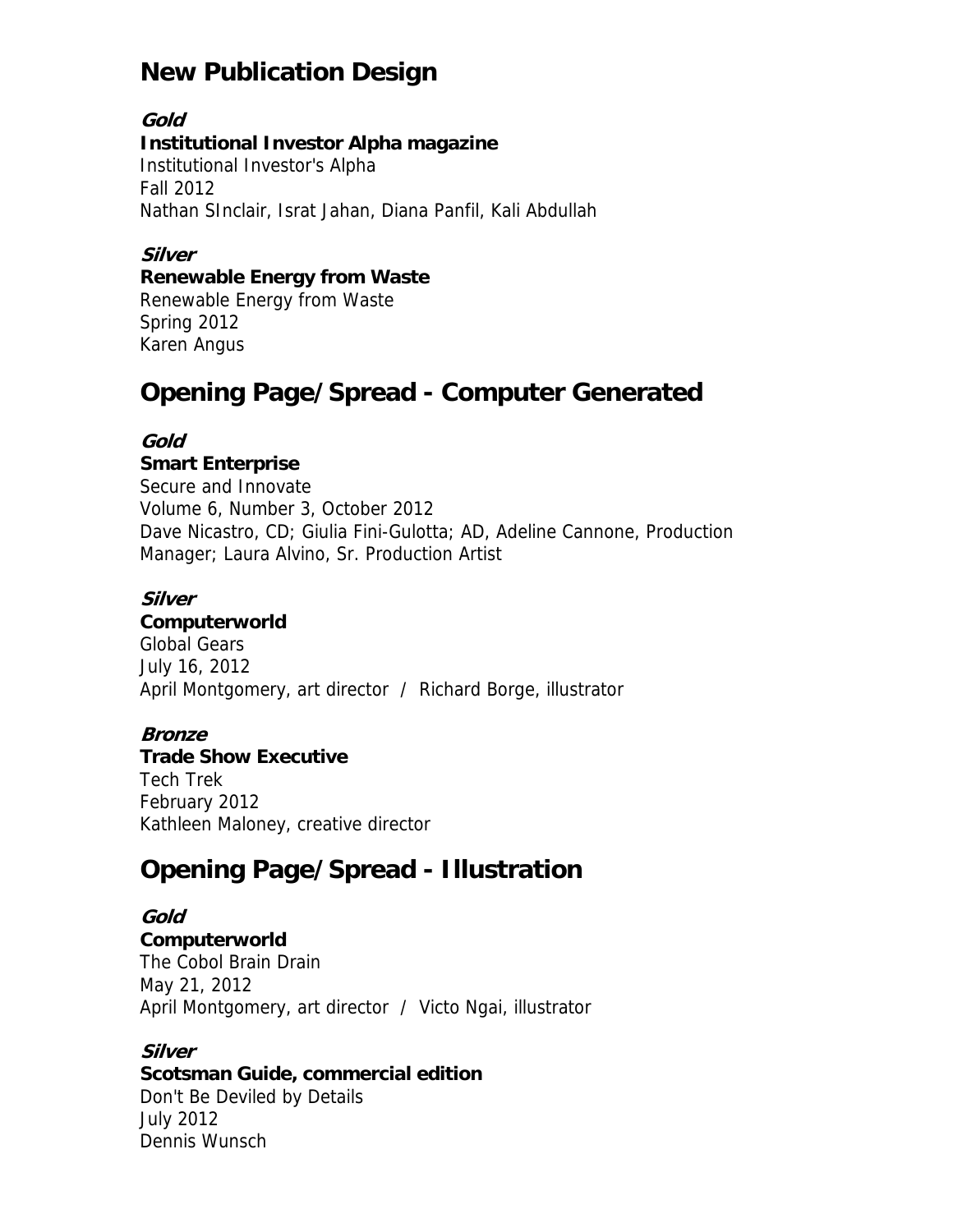**Bronze NetworkWorld**

"Be A Hero for the Holidays" November 19, 2012 Stephen Sauer

## **Opening Page/Spread - Photo**

### **Gold**

**Smart Enterprise**

Secure Infrastructure, Innovate Business Volume 6, Number 3, October 2012 Dave Nicastro, CD; Giulia Fini-Gulotta; AD, Adeline Cannone, Production Mgr.; Laura Alvino, Sr. Production Artist

#### **Silver**

**Columbia Business Times** Batter Up August 2012 Kristin Branscom, Angelique Hunter and Betsy Bell

#### **Bronze**

**The American Lawyer** A Heavy Burden March 2012 Joan Ferrell (Design Director), Fredrik Broden (Photographer)

# **Overall Typography**

**Gold strategy+business** Overall Typography, Autumn 2012 and Winter 2012 issues Autumn 2012 and Winter 2012 strategy+business

#### **Silver**

#### **Smart Enterprise**

Smart Enterprise Magazines Smart Enterprise Volume 6, Numbers 1 & 2, February and June 2012 Dave Nicastro, CD; Giulia Fini-Gulotta, AD, Adeline Cannone, Production Mgr.; Laura Alvino, Sr. Production Artist

#### **Bronze**

#### **Public CIO Magazine**

Print Design: Overall Typography, Public CIO Magazine Summer 2012 Creative Director: Kelly Martinelli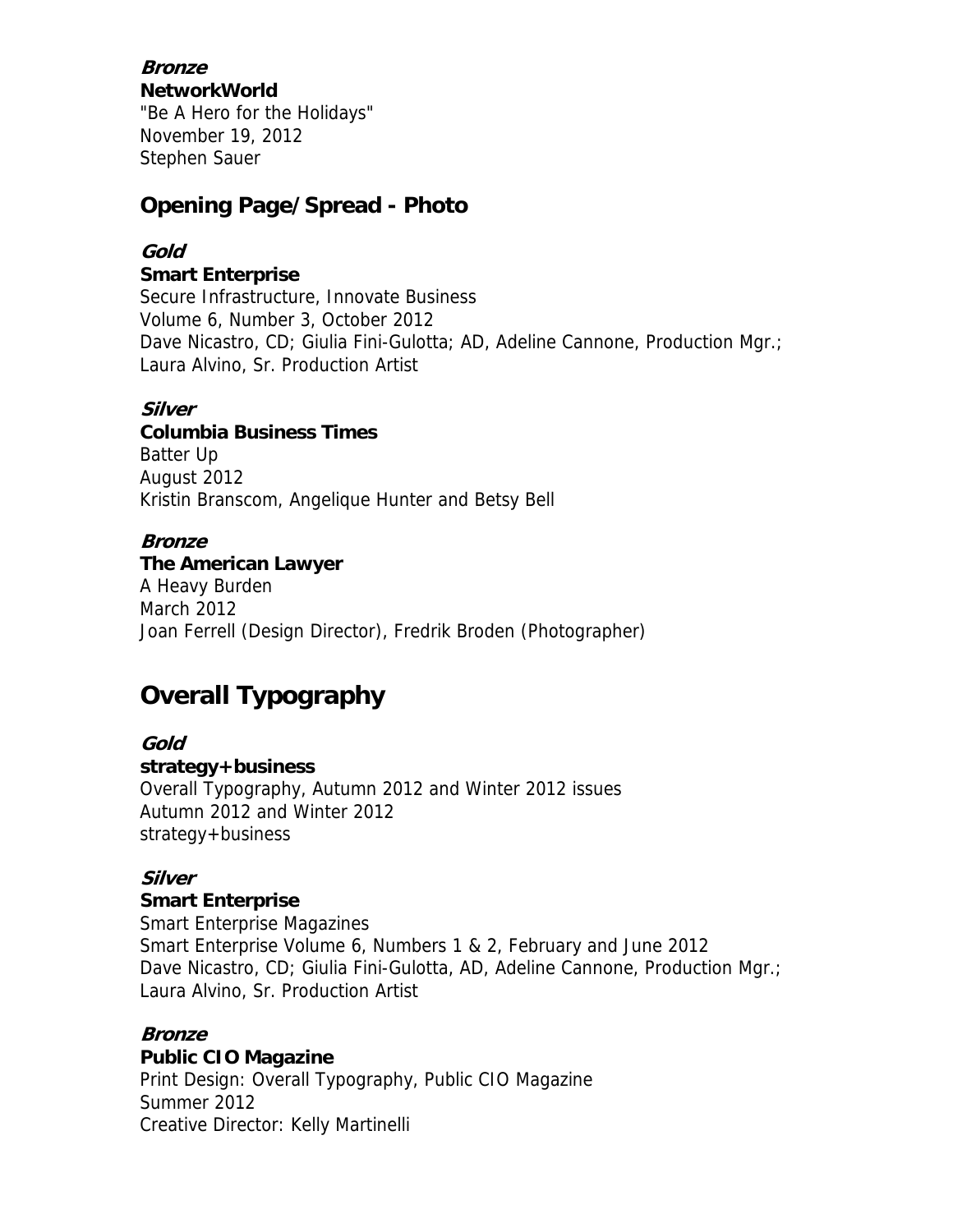# **Publication Redesign**

**Gold** 

### **Employee Benefit Adviser**

The Art of Benefit Design August 2012 Group Creative Director, Hope Fitch-Mickiewicz. Editor-In-Chief, Elizabeth Galentine. Assistant Art Director, Pablo Turcios.

## **Silver**

## **BUILDINGS Magazine**

BUILDINGS Magazine October 2012 Elisa Geneser, Chris Olson, Janelle Penny, Jennie Morton, Chris Curtland, Evan Brownfield

### **Bronze**

**Multifamily Executive** Multifamily Executive October 2012 Gillian Berenson, Scott Crawford, Melissa Meyers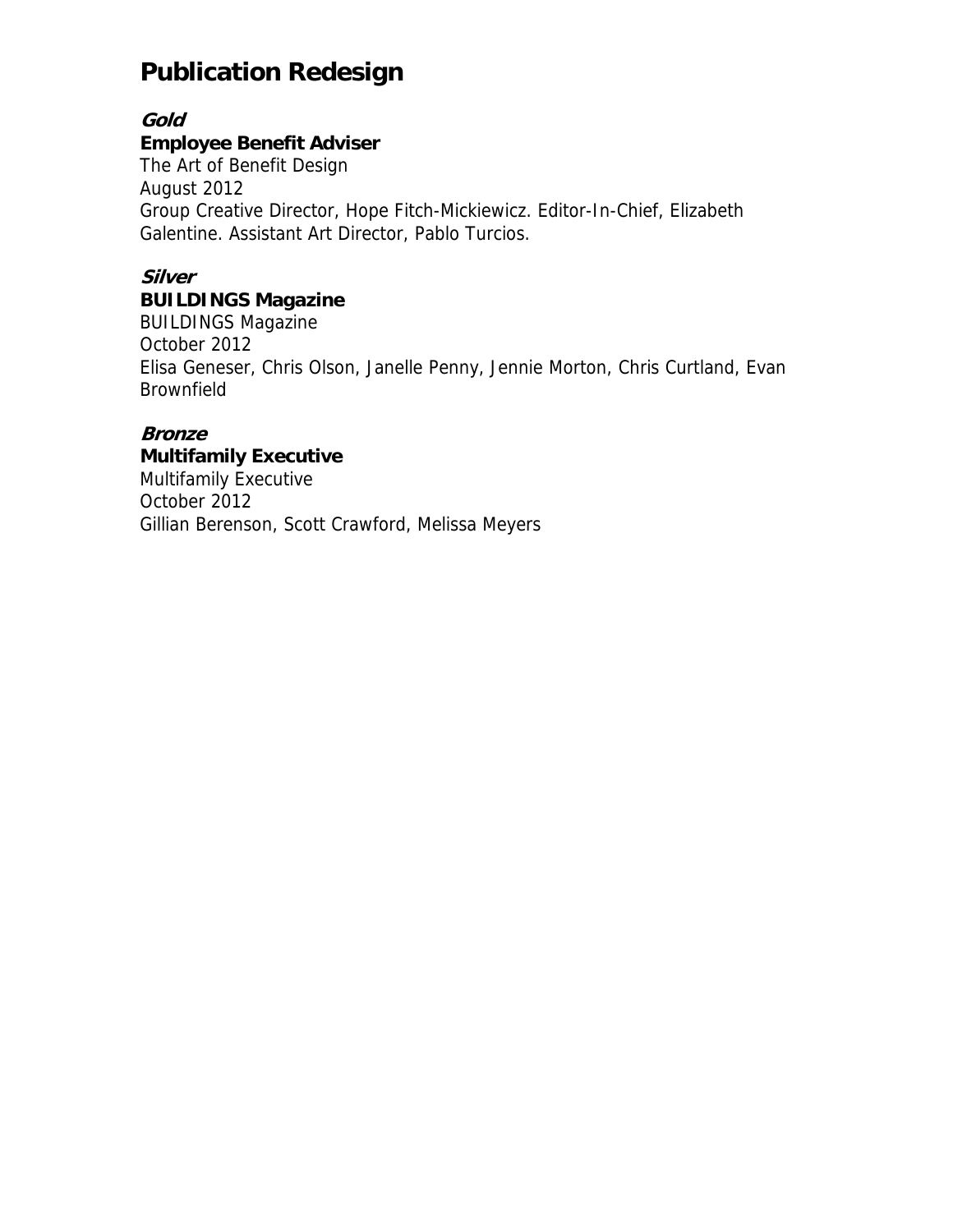# **DIGITAL**

# **Best Use of Apps**

**Gold IEEE Spectrum** Robots for iPad 2012 Erico Guizzo, Randi Silberman Klett

**Silver dvm360 for iPad** dvm360 for iPad Mark Eisler, Jessica Zemler, Alison Fulton, Ryan Kramer, Marnette Falley, Troy Van Horn, Editorial Content Pool

#### **Bronze WebMD/Medscape** Medscape App for iPad Benjamin Greenberg

# **Best Use of Social Media**

#### **Gold**

**SearchHealthIT** Health IT Exchange Community Jennifer Laurello, Jean DerGurahian, Don Fluckinger, Alex DelVecchio

**Silver Overdrive** Overdrive Social Media Kathleen Buccleugh

**Bronze** 

**Greenhouse Grower** #GrowSomething April-July 2012 Sara Tambascio

# **Blog**

**Gold ABA Journal** The New Normal Paul Lippe, Patrick Lamb and ABAJournal.com staff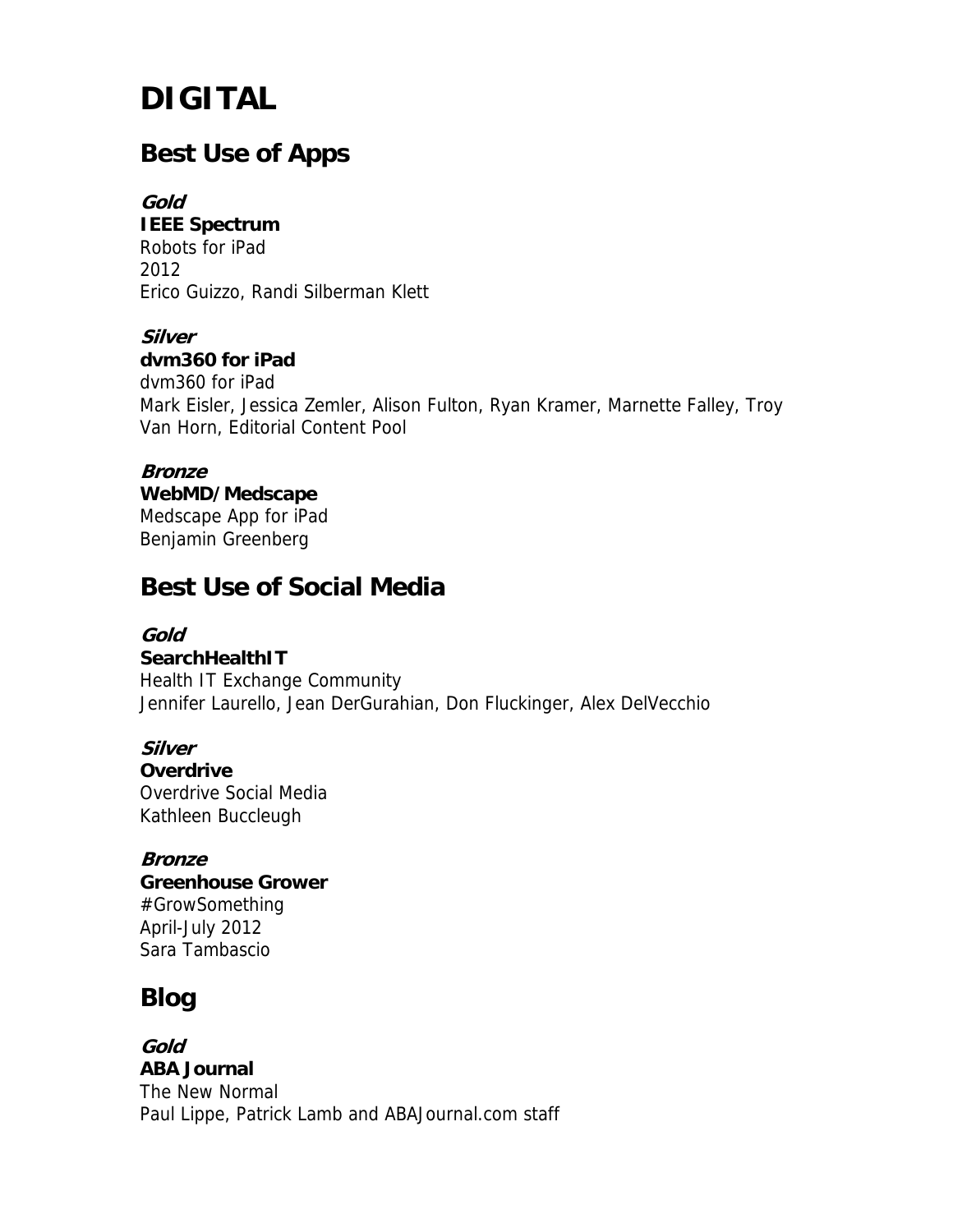## **Silver**

**The Staffing Stream** The Staffing Stream Subadhra R. Sriram, Sharon Thomas, Craig Johnson

## **Bronze**

**Overdrive** Channel 19 Todd Dills

# **Digital Magazine**

### **Gold**

#### **Security Management**

Security Management - digital issues May, November 2012 Sherry L. Harowitz, Roy Patrick Comiskey, Elizabeth Lankes, Nello Caramat

### **Silver**

#### **NetworkWorld**

Network World Digitial eDition Ryan Francis, Jamie Thompson

#### **Bronze**

#### **Computerworld**

Computerworld's Digital Spotlights: Wrangling Your Mobile Devices and Getting the Most from the Cloud August 2012 and September 2012 Ellen Fanning, Barbara Krasnoff, Johanna Ambrosio, Tracy Mayor, April **Montgomery** 

# **E-Newsletter - General Excellence**

## **Gold**

#### **ModernHealthcare.com**

The Daily Dose Pat Shrader, digital editor, Modern Healthcare Staff

#### **Silver**

## **Farm Industry News**

Farm Industry News Now e-newsletter July 6, 2012; October 19, 2012 Kathy Huting

#### **Bronze**

#### **Bioscience Technology**

Bioscience Technology Daily Newsletter Advantage Business Media; Bioscience Technology Responsive Design Newsletter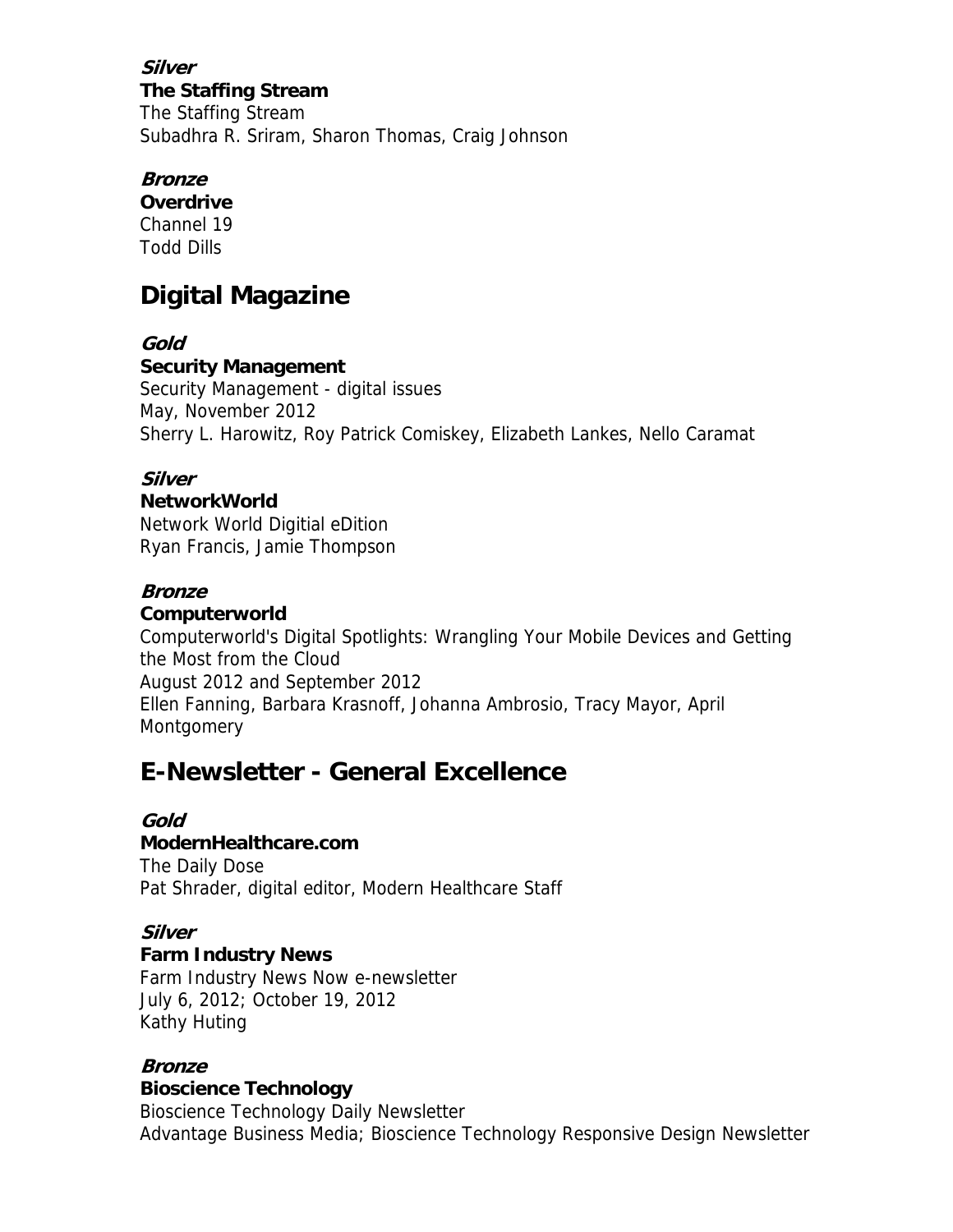# **E-Zine**

**Gold** 

### **EETimes 40th Anniversary App**

EE Times 40th Anniversary: Rise of the Geeks November 20, 2012 Gene Fedele, Karen Field, Dave Nicastro, Alex Wolfe, Nic Mokhoff, Lauren Heller, Kim Kulish

## **Silver**

#### **Automotive Engineering International**

Automotive Engineering International - digital issue April 17, 2012; May 1, 2012 Ryan Gehm, Wayne Silvonic (April 17 issue); Lindsay Brooke, Wayne Silvonic, Kevin Jost (May 1 issue)

### **Bronze**

### **HealthLeaders Media Breakthroughs Reports**

HealthLeaders Media Breakthroughs Reports June 2012 Jim Molpus, Joe Cantlupe, Edward Prewitt, Scott Mace, Bob Wertz, Shane Katz, Brenda Rossi

# **Members/Subscribers-Only Premium Content**

**Gold WardsAuto** WardsAuto -- Subscribers Only WardsAuto Staff

#### **Silver**

#### **Civil Engineering online**

Civil Eningeering online Civil Engineering online staff and contributors

#### **Bronze**

#### **EE Times** UBM Tech's EE Times University Alexander Wolfe, Clive Maxfield, Brian Fuller, Joy Daniels, Colleen Heckman, UBM DeusM

## **New or Relaunched Site**

#### **Gold Visual Studio Magazine** VisualStudioMagazine.com Scott Shultz, Rodrigo Munoz, Shane Lee, Becky Nagel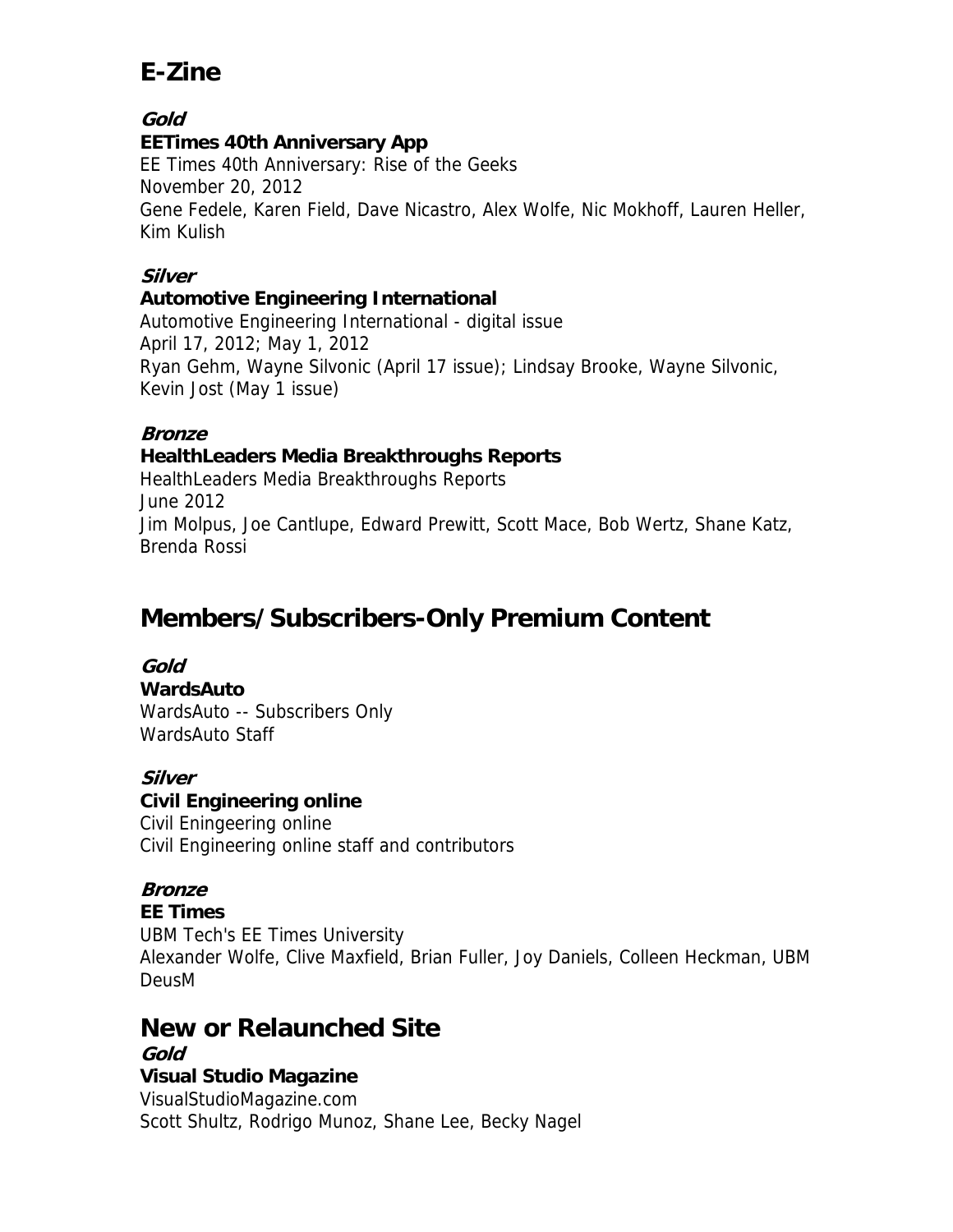# **Silver**

**www.creditunions.com** CreditUnions.com Relaunch Dennis Crayon, Michelle Hoopes, Iffat Mahmud, Laura Mattis, Alix Patterson, Rebecca Wessler

#### **Bronze Hardware Retailing PlanItDIY** North American Retail Hardware Association

# **Original Web Commentary**

**Gold WardsAuto.com** Why Innovation is Dying in America January 2012 Drew Winter

**Silver SearchCIO.com** CIO Matters column series 2012 Linda Tucci, Christina Torode, Wendy Schuchart, Scot Petersen

#### **Bronze**

**Jim Prevor's Perishable Pundit** United/PMA Merger 6/1/2012 and 7/19/2012 Jim Prevor

## **Podcast**

**Gold IEEE Spectrum** Techwise Conversations 2012 Steven Cherry

#### **Silver**

#### **Spectroscopy**

Raman Spectroscopy for Measurements in Deep Space and the Deep Ocean April 13, 202 Laura Bush, Reid Paul, Steve Brown, Megan Evans, Cindy Delonas

#### **Silver**

#### **Solar Power World**

Solar Speaks: A Discussion with Daniel White of Clinic in a Can July 6, 2012 Kathie Zipp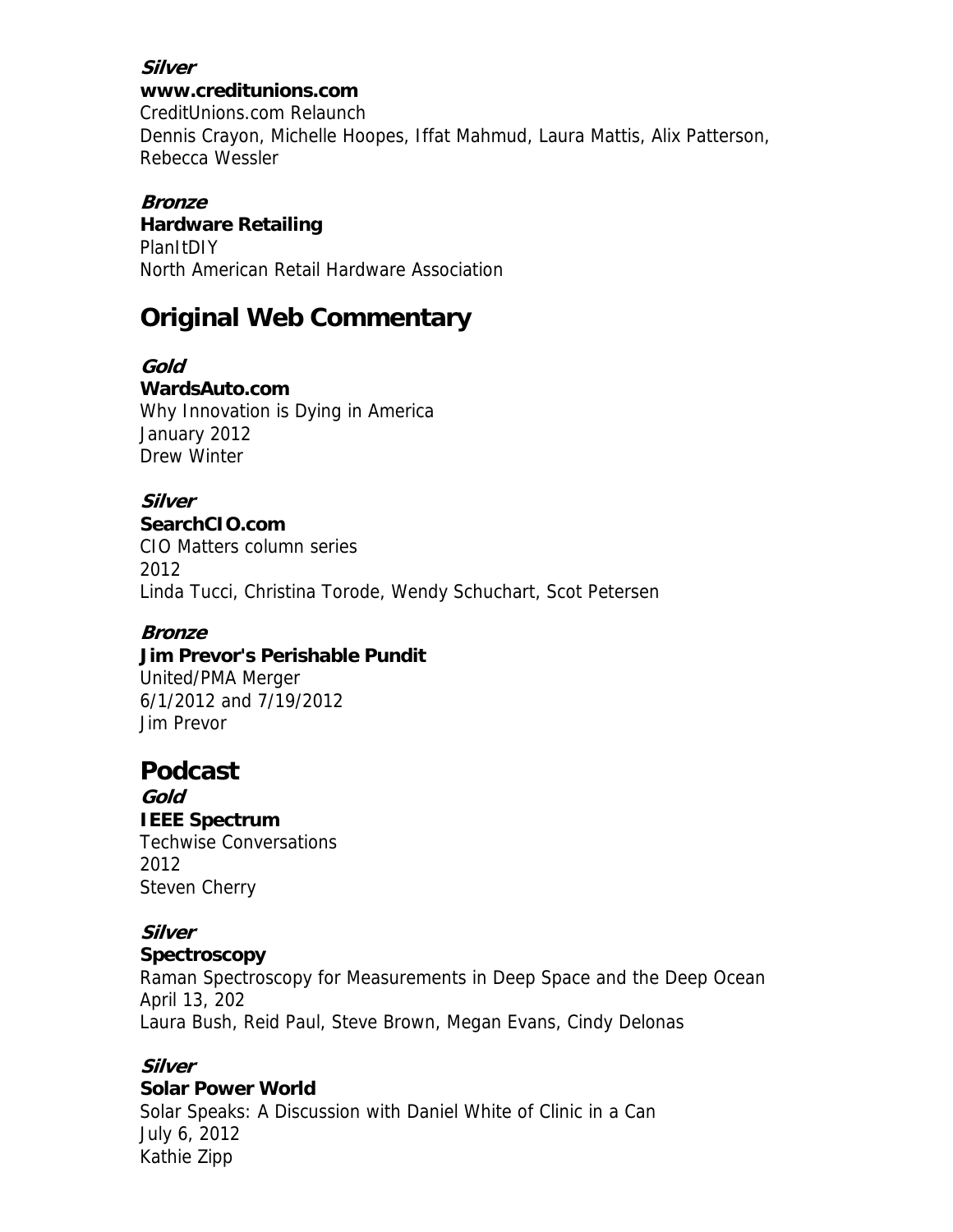# **Trade Show/Conference Coverage**

**Gold Physicians Practice** MGMA12 Coverage Physicians Practice Staff

**Silver EXHIBITOR Magazine** Expo 2012 Exhibitor Media Group

#### **Bronze**

**SearchSecurity.com** SearchSecurity.com coverage of RSA Conference Eric Parizo, Kara Gattine, Brandan Blevins, Michelle Abbasciano

# **Video**

#### **Gold REALTOR® Magazine**

3.8 Percent Medicare Tax: What's True and What's Not Robert Freedman

## **Silver**

#### **Corporate Counsel**

The Wizard of Poof June 28, 2012 David Hechler

#### **Bronze**

**PropertyCasualty360.com**

Put to the Test: Insurance Research Labs Bryant Rousseau

# **Web Database**

#### **Gold Computerworld**

Salary Survey 2012 April 9, 2012 Tracy Mayor, Mari Keefe, Ellen Fanning, April Montgomery, Piyush Ailawadi, Emily Hart, Trever Cumming, Editorial Staff & Contrib.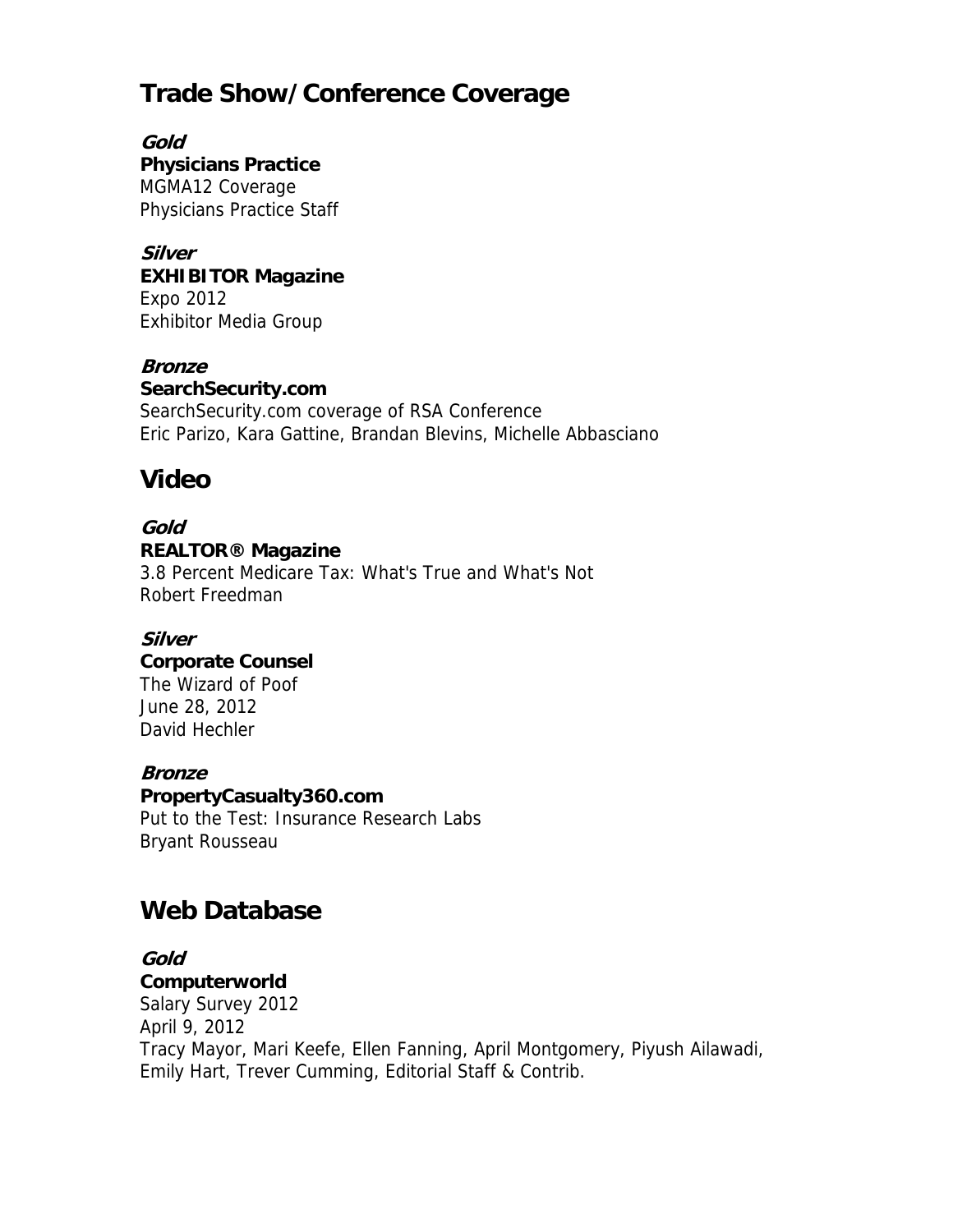#### **Silver**

#### **www.creditunions.com**

CreditUnions.com Search & Analyze Database Dennis Crayon, Iffat Mahmud, Alix Patterson

#### **Bronze**

UBM Tech's Datasheets.com Amandeep Sandhu, Vineet Chaudhary, Nicholas Walter, Alex Armstrong

# **Web Feature Article**

**Gold EXHIBITOR Magazine** EXHIBITOR at the Olympics Exhibitor Media Group

### **Silver**

#### **National Underwriter Life & Health**

The Complete ELNY Saga: 21 Years of Mismanagement, Corruption, Broken Promises and Shattered Lives November 2012 Bill Coffin, Elizabeth Festa, Warren Hersch, Shawn Moynihan & Michael Stanley

## **Bronze**

#### **Security Management**

Rethinking High-Rise Evacuations May 2012 Laura Spadanuta, Nello Caramat, Keith Schilling, Roy Patrick Comiskey

# **Web Microsite/Special Section**

#### **Gold**

#### **Architect**

2012 International Architecture Exhibition at the Venice Biennale August 2012 Kriston Capps, Katie Gerfen, Ned Cramer, Cathy Lang Ho, Ian Volner, Richard Ingersoll, Aaron Betsky

## **Silver**

#### **Architect**

The Architect 50 September 2012 Eric Wills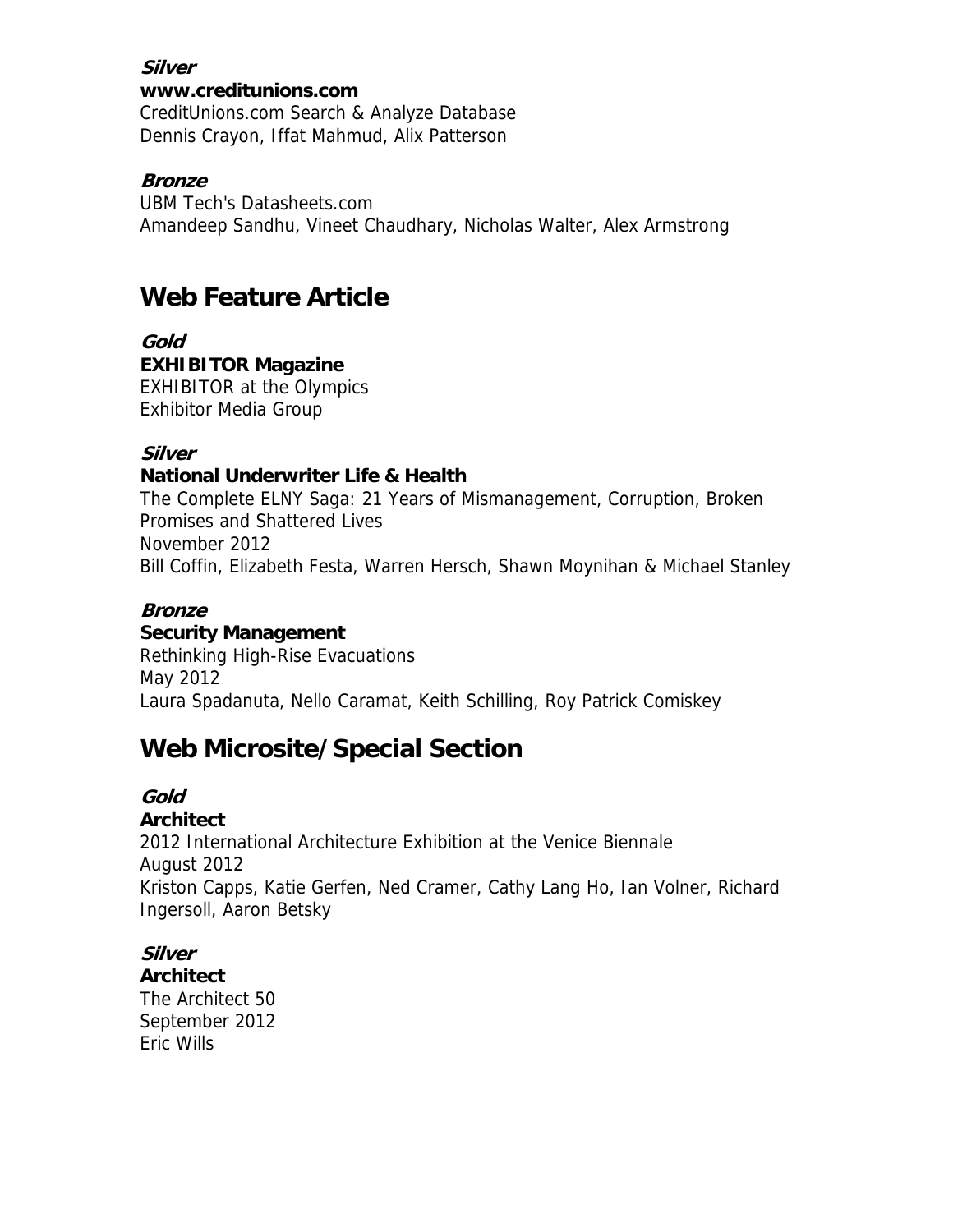**Bronze SearchSecurity.com** SearchCloudSecurity.com Cloud Security School 2012 Kara Gattine, Eric Parizo

## **Web News Section**

### **Gold**

**AmericanBanker.com** AmericanBanker.com Web News Chris Wood, Neil Weinberg, Heather Landy and the AmericanBanker.com staff

#### **Silver**

**SearchCloudComputing.com** Cloud Computing News Beth Pariseau, Bridget Botelho, Adam Hughes, Ed Scannell

## **Bronze**

**Better Roads** Better Roads News Tina Grady Barbaccia, John Latta

## **Webcast Series**

**Gold Window Film magazine** FILM'd Newscast Christopher Bunn, Casey Neeley

#### **Silver**

**Automotive News**

AutoNews Now Jan. 9, 2012; Oct. 29, 2012; Aug. 3, 2012 Leslie J. Allen, Edward Lapham, Jesse Snyder, Larry P. Vellequette, Dave Versical, Jennifer Vuong and Tom Worobec

#### **Bronze WebMD/Medscape**

Topol on the Creative Destruction of Medicine Eric Topol, Marrecca Fiore, Stephen O'Brien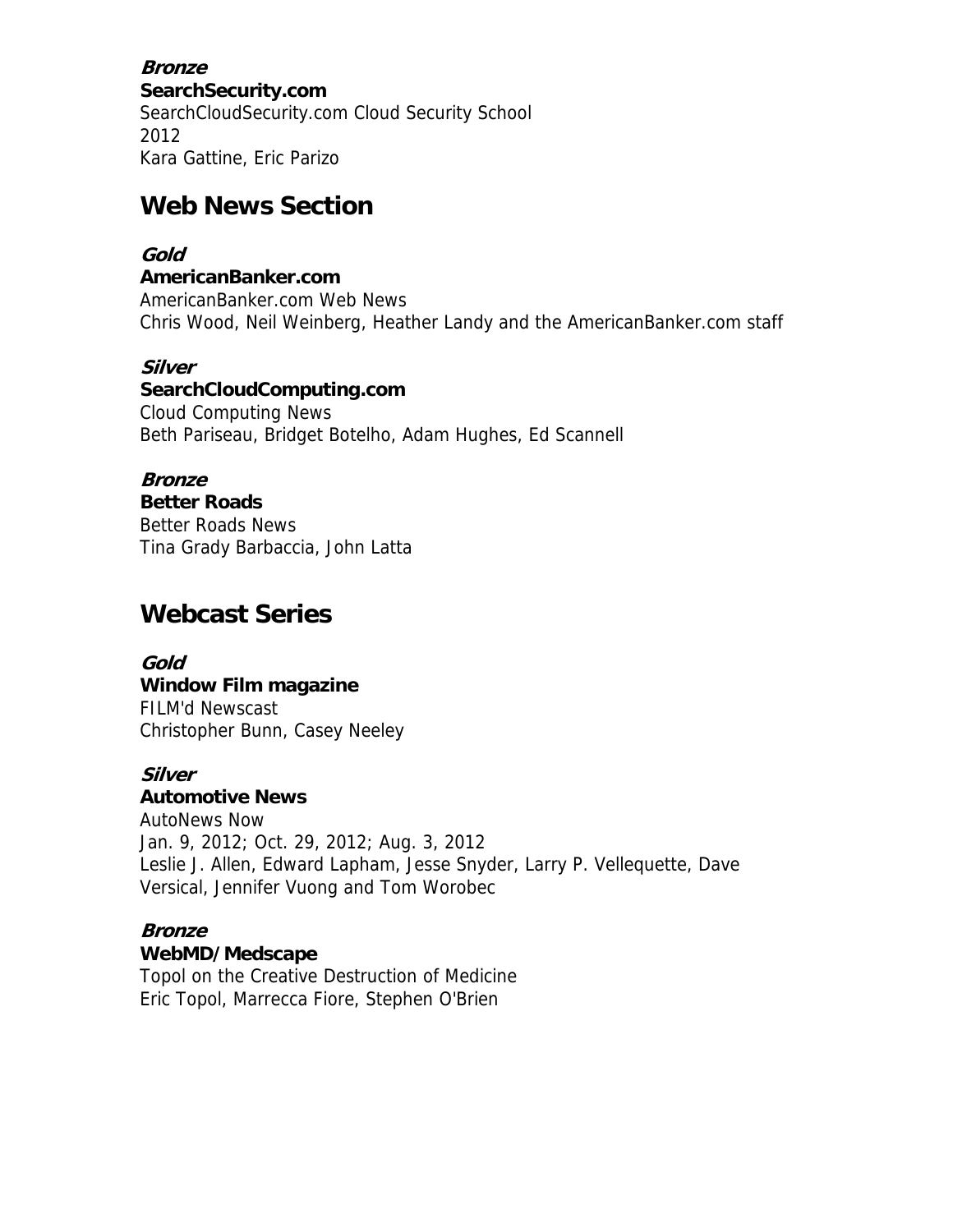## **Magazine of the Year**

Revenue Over \$2M

#### **Winner**

**Hospitals & Health Networks** Hospitals & Health Networks September, October, November H&HN Staff

#### **Honorable Mention**

**Architect**

Architect

September, October, and November 2012 Architect staff

## **Honorable Mention**

## **Automotive News**

Automotive News March 12, 19, 26, 2012 Automotive News editorial staff

## **Top 10**

**QSR magazine**

QSR magazine October, November, December 2012 Sam Oches, Mary Avant

#### **Top 10 InvestmentNews**

InvestmentNews-Magazine of the Year Oct. 29, Nov.5, Nov.12 InvestmentNews' Editorial Staff

#### **Top 10**

#### **Engineering News-Record** Engineering News-Record 11/12/2012, 11/26/2012, 12/3/2012

ENR Editorial Staff

#### **Top 10 Builder** Builder Builder Staff

#### **Top 10 GOVERNING**

GOVERNING July 2012, August 2012, September 2012 Zach Patton, Executive Editor; Elizabeth Daigneau, Managing Editor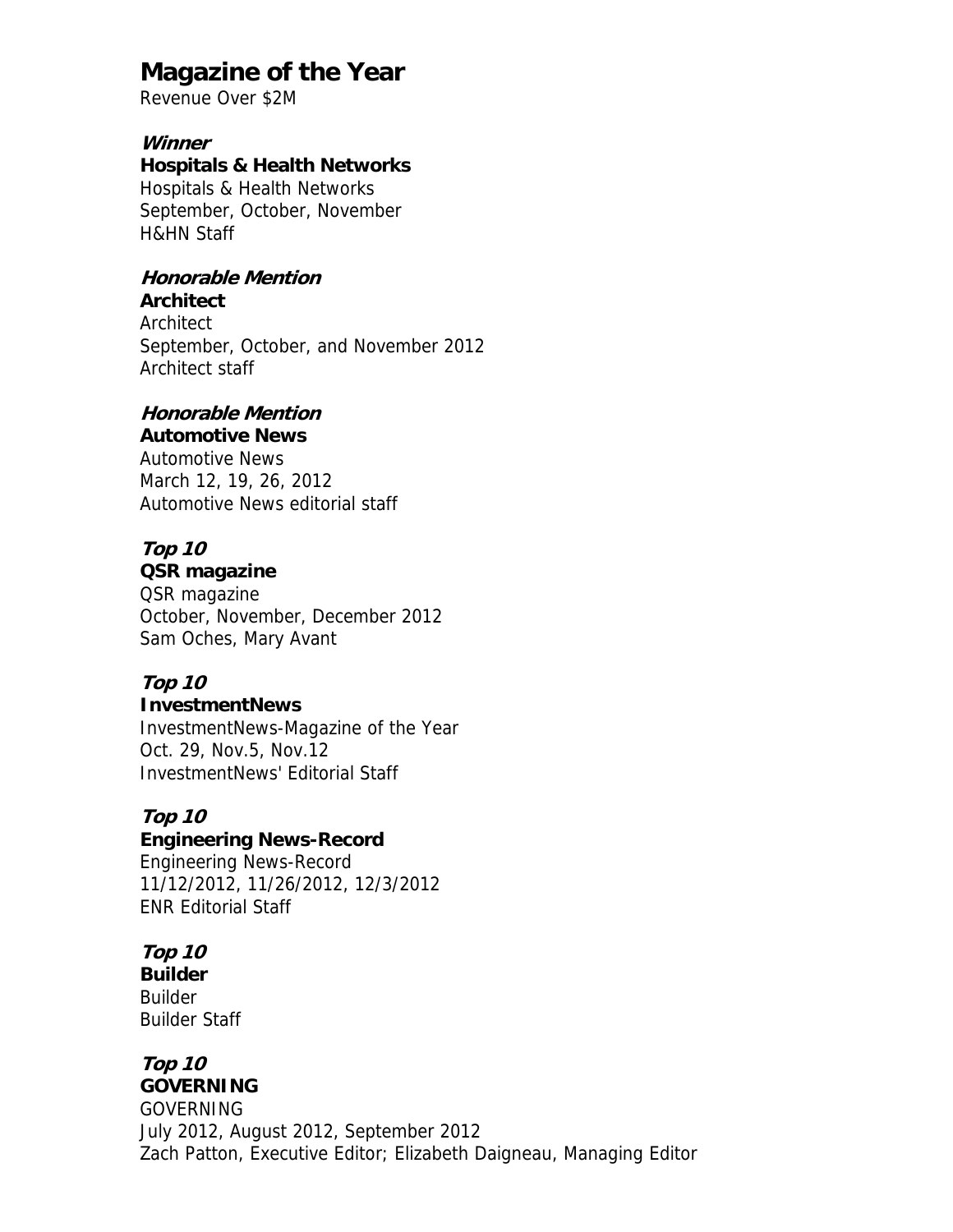#### **Top 10 Building Design+Construction**

Building Design+Construction Jan 2012, Feb 2012, March 2012 Robert Cassidy, Tim Gregorski, Elena Mengarelli, Barbara Horwitz-Bennett, C.C. Sullivan, Peter Fabris, Sue Bady, Leslie Streicher

## **Top 10**

**CIO** CIO March 1, April 1, May 1, 2012 Maryfran Johnson, Mitch Betts, Kim S. Nash, Terri Haas, Lauren Brousell, Colleen Barry

# **Magazine of the Year**

Revenue Under \$2M

## **Winner**

## **Emergency Magazine Magazine**

Overall Excellence category: Magazine of the Year: Emergency Management Jan-June 2012 Editor: Jim McKay, Creative Director: Kelly Martinelli

## **Honorable Mention**

**Stitches Stitches** August, September/October, November 2012 Stitches Staff

## **Honorable Mention**

## **Rejuvenate**

Magazine of the Year: Rejuvenate August/September 2012, October/November 2012, December/January 2012 Chris Collinson, Christine Born, Libby Hoppe, Matt Love, Jennifer Garrett, Cameia Williams, Mari Shirley

## **Top 10**

## **Government Technology Magazine**

Overall Excellence category: Magazine of the Year: Government Technology Magazine March-May 2012 Steve Towns: Editor, Creative Director: Kelly Martinelli

## **Top 10**

## **Music Inc. Magazine**

Music Inc. Magazine October/November/December issues David Zivan, Zach Phillips, Andy Williams, Katie Kailus, Hilary Brown, Frank Alkyer and Kevin Maher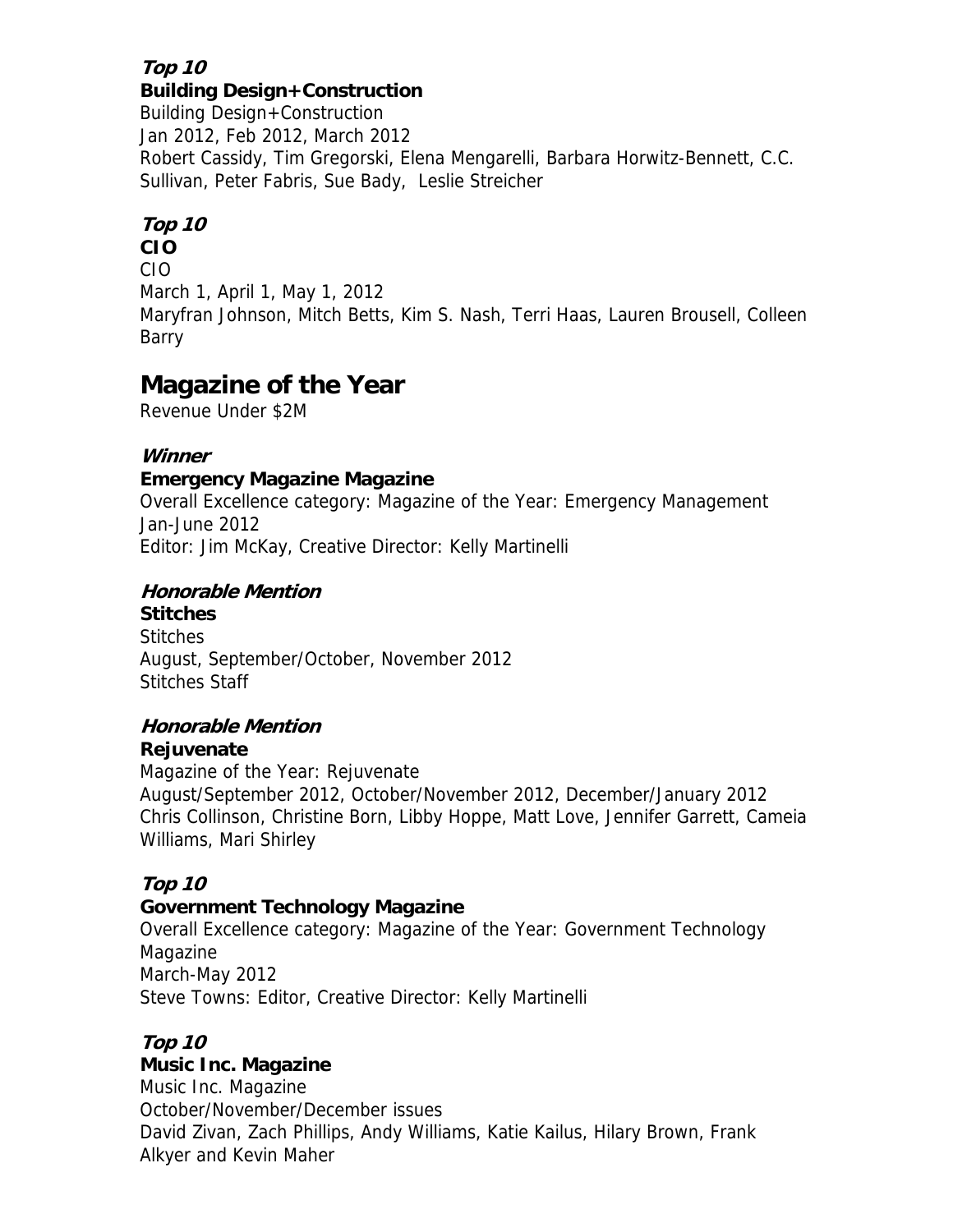**Top 10** 

**Wearables**

**Wearables** August, September, October 2012 Wearables Staff

## **Top 10**

**Oregon Business**

Oregon Business Sept. 2012; Oct. 2012; Nov/Dec. 2012 Robin Doussard, Linda Baker, Brandon Sawyer, JT Carter, Sophie Goodwin

**Top 10 EXHIBITOR Magazine** EXHIBITOR Magazine February, March, April 2012 Exhibitor Media Group

## **Top 10**

**Business Jet Traveler** Business Jet Traveler Aug/Sept 2012, Oct/Nov 2012, Dec 2012/Jan 2013 Charles Alcock, R. Randall Padfield, Jennifer English, Jeff Burger, Jane Campbell, John Manfredo, Mona Brown, Colleen Redmond

## **Top 10 EDUCAUSE Review**

EDUCAUSE Review July/August 2012, September/October 2012, November/December 2012 D. Teddy Diggs

# **Multi-Platform Presentation of the Year**

## **WINNER**

## **Crain's Cleveland Business**

Remaking West 25th Street and the Market District April 2, 2012 Amy Stoessel, Scott Suttell, Timothy Magaw, Michelle Park, Stan Bullard, Steve Bennett, Lauren Rafferty

## **Honorable Mention**

#### **The American Lawyer** Dewey & LeBoeuf Multi-Platform Presentation July 1, 2012 Jim Schroeder, Ed Shanahan, Julie Triedman, Brian Baxter, Sara Randazzo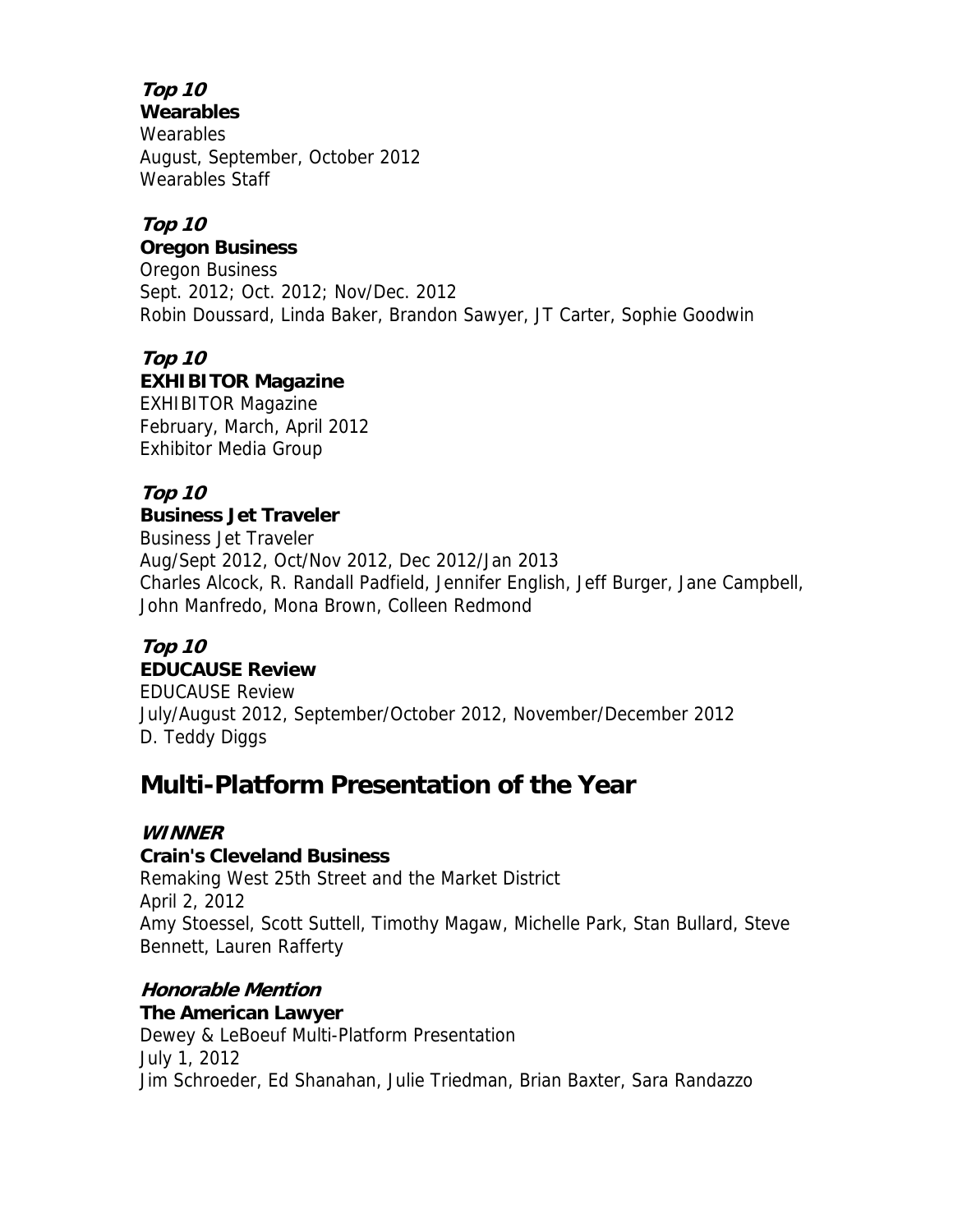**Honorable Mention EcoHome** Vision 2020 Nov/Dec 2012 EcoHome Staff

## **B2B Web Site of the Year**

**Winner** 

**Engineering News-Record** ENR.com ENR Editorial Staff

**Honorable Mention InformationWeek**

InformationWeek.com InformationWeek Staff

### **Honorable Mention**

**Website of The Society for Human Resource Management** Website of The Society for Human Resource Management SHRM staff

**Top 10** 

**Control** Controlglobal.com 2012 Control staff

#### **Top 10**

**American Banker Magazine** AmericanBanker.com

n/a Christopher Wood, Neil Weinberg, Heather Landy and American Banker staff

# **Top 10**

**ModernHealthcare.com** ModernHealthcare.com Pat Shrader, digital editor, Modern Healthcare Staff

**Top 10 EDN** UBM Tech's EDN N/A Patrick Mannion, Brent Pearson, Idea Couture, UBM Tech Electronics Dev Team